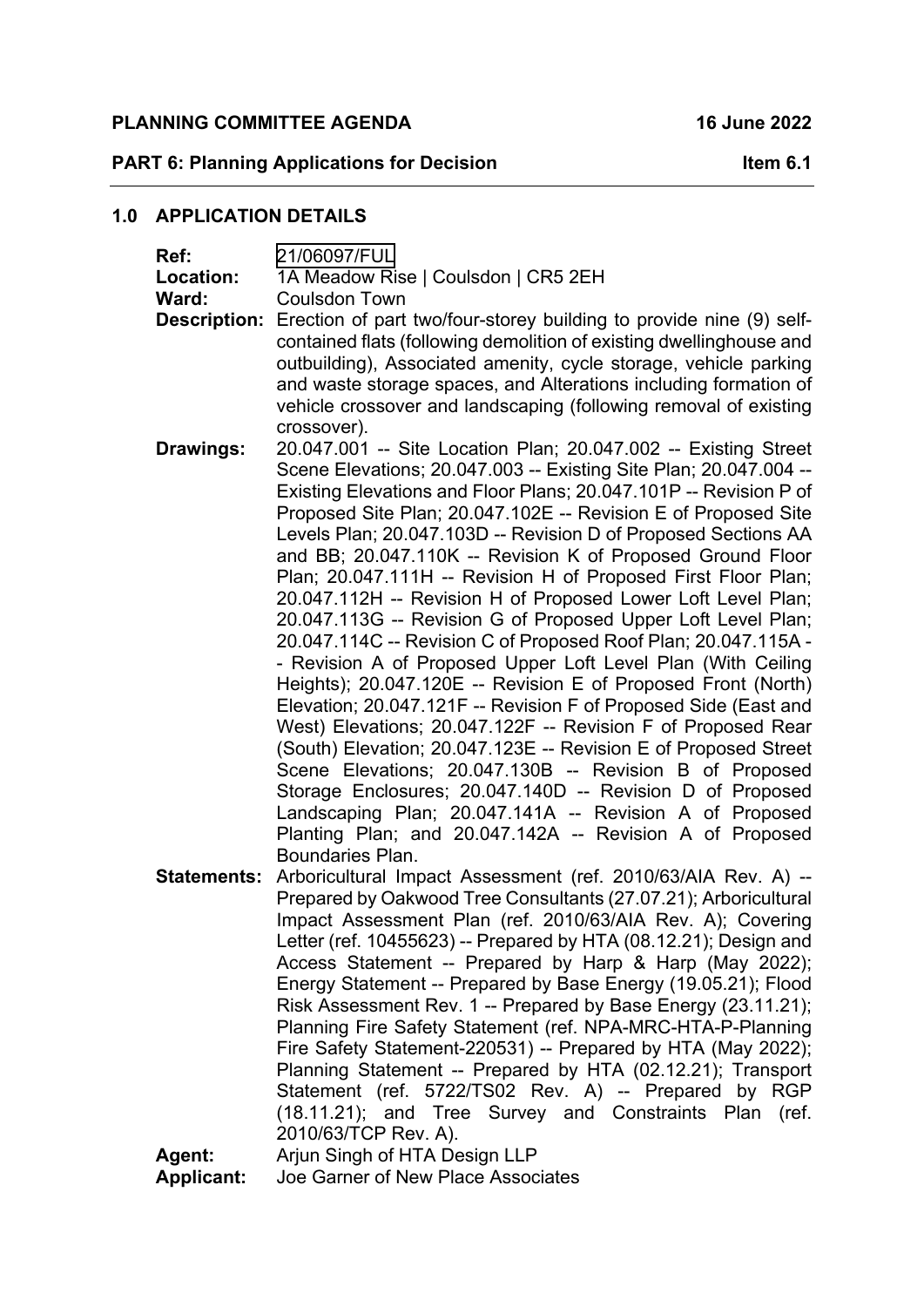### **Case Officer:** Demetri Prevatt

|                              | <b>Type of Dwelling Units</b> |     |                                                |      |                                           |               |  |
|------------------------------|-------------------------------|-----|------------------------------------------------|------|-------------------------------------------|---------------|--|
| <b>One</b><br><b>Bedroom</b> |                               | Two | <b>Three</b><br><b>Bedroom Bedroom Bedroom</b> | Four | <b>Five or</b><br><b>More</b><br>Bedrooms | <b>Totals</b> |  |
| Existing                     |                               |     |                                                |      |                                           |               |  |
| Proposed                     |                               |     |                                                |      |                                           |               |  |

| <b>Number of Vehicle Parking Spaces</b> | Number of Cycle Parking Spaces |
|-----------------------------------------|--------------------------------|
| Six (6)                                 | Twenty-One (21)                |

- 1.1 This application is being reported to Planning Committee in accordance with the following committee consideration criteria:
	- ‐ Referral from Ward Councillor (Cllr. Mario Creatura); and
	- ‐ Objections above the threshold in the Committee Consideration Criteria.

### **2.0 RECOMMENDATION**

- 2.1 That the Planning Committee resolve to GRANT planning permission subject to the completion of a legal agreement to secure the following:
	- ‐ A financial contribution of £13,500 for sustainable transport improvements and enhancements; and
	- ‐ Limitation of access to the school road resident access scheme to the future occupants of the six (6) flats that are assigned an off-street parking space.
- 2.2 That the Director of Planning & Sustainable Regeneration has delegated authority to negotiate the legal agreement indicated above.
- 2.3 That the Director of Planning & Sustainable Regeneration has delegated authority to issue the planning permission and impose conditions and informatives to secure the following matters:

#### **CONDITIONS**

**Standard** 

- 1. Three-year time limit for commencement.
- 2. Requirement for development to be carried out in accordance with the approved drawings and reports.

Pre-Commencement of Development Conditions

- 3. Submission and approval of a Construction Management Plan and Construction Logistics Plan.
- 4. Submission and approval of a Construction Environmental Management Plan for Biodiversity.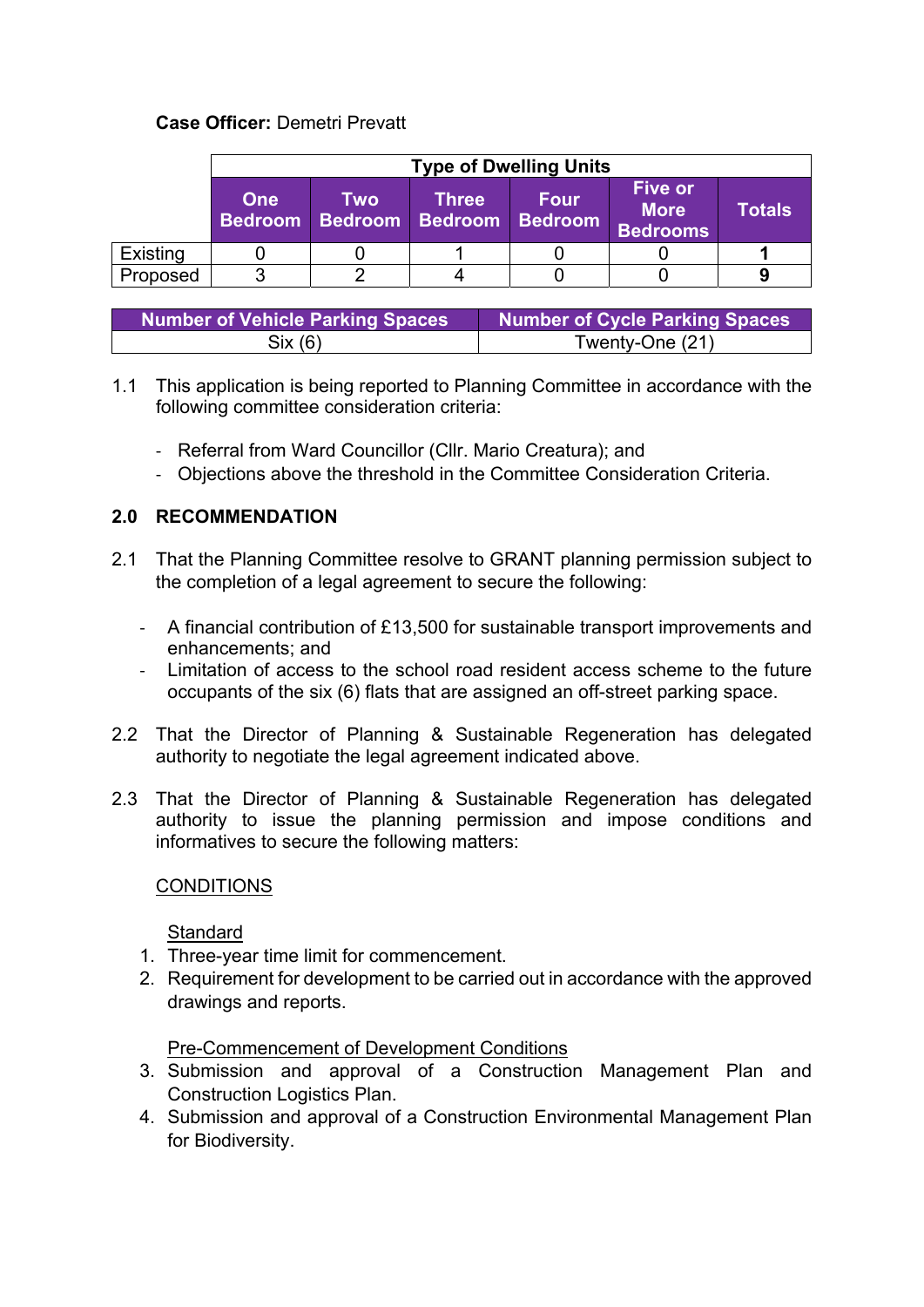5. Submission and approval of details of a Tree Method Statement and Tree Protection Plan.

## Pre-Commencement of Above Ground Work Conditions

- 6. Submission and approval of details of a Sustainable Urban Drainage System.
- 7. Submission of detailed drawings of the retaining walls.

### Pre-Commencement of Visible Superstructure Conditions

- 8. Submission and approval of details of the materials specifications including facing materials, joinery and openings.
- 9. Submission and approval of details of Enhanced Sound Insulation.
- 10. Submission and approval of details on the solar panel array.

## Pre-Occupation Conditions

- 11. Submission and approval of details of on Electric Vehicle Charging Points.
- 12. Submission and approval of details of a Waste Management Plan.
- 13. Submission and approval of details on cycle storage.
- 14. Submission and approval of details on accessible off-street vehicle parking and accessible routes through the site.
- 15. Submission and approval of further details on the Landscaping Strategy including a Biodiversity Enhancement Strategy, Tree Planting Plan, landscaping management plan, and details on: boundary treatment design (incl. visibility splays); arrangement of communal amenity space; play space arrangement equipment, and materials/plantings for hard/soft landscaping.
- 16. Submission and approval of details on lighting.

# Compliance Conditions

- 17. Use restriction to residential (Use Class C3).
- 18. Implementation of cycle storage as shown on plans prior to occupation.
- 19. Provision and maintenance of off-street vehicle parking spaces.
- 20. Provision of accessible and adaptable dwellings, including a lift.
- 21. Compliance with dwelling emissions rate and water efficiency standard.
- 22. Installation and maintenance of anti-vibration measures.
- 23. Provision and maintenance of obscured-glazed and partially non-opening windows in the rear elevation as illustrated on the proposed floor plans.
- 24. Provision of ultra-low NOx boilers.
- 25. Any other planning condition(s) considered necessary by the Director of Planning and Strategic Transport

# **INFORMATIVES**

- 1. Community Infrastructure Levy
- 2. Code of practice for Construction Sites
- 3. Highways informative in relation to s278 and s38 works required
- 4. Compliance with Building/Fire Regulations
- 5. Construction Logistics Informative
- 6. Refuse and cycle storage Informative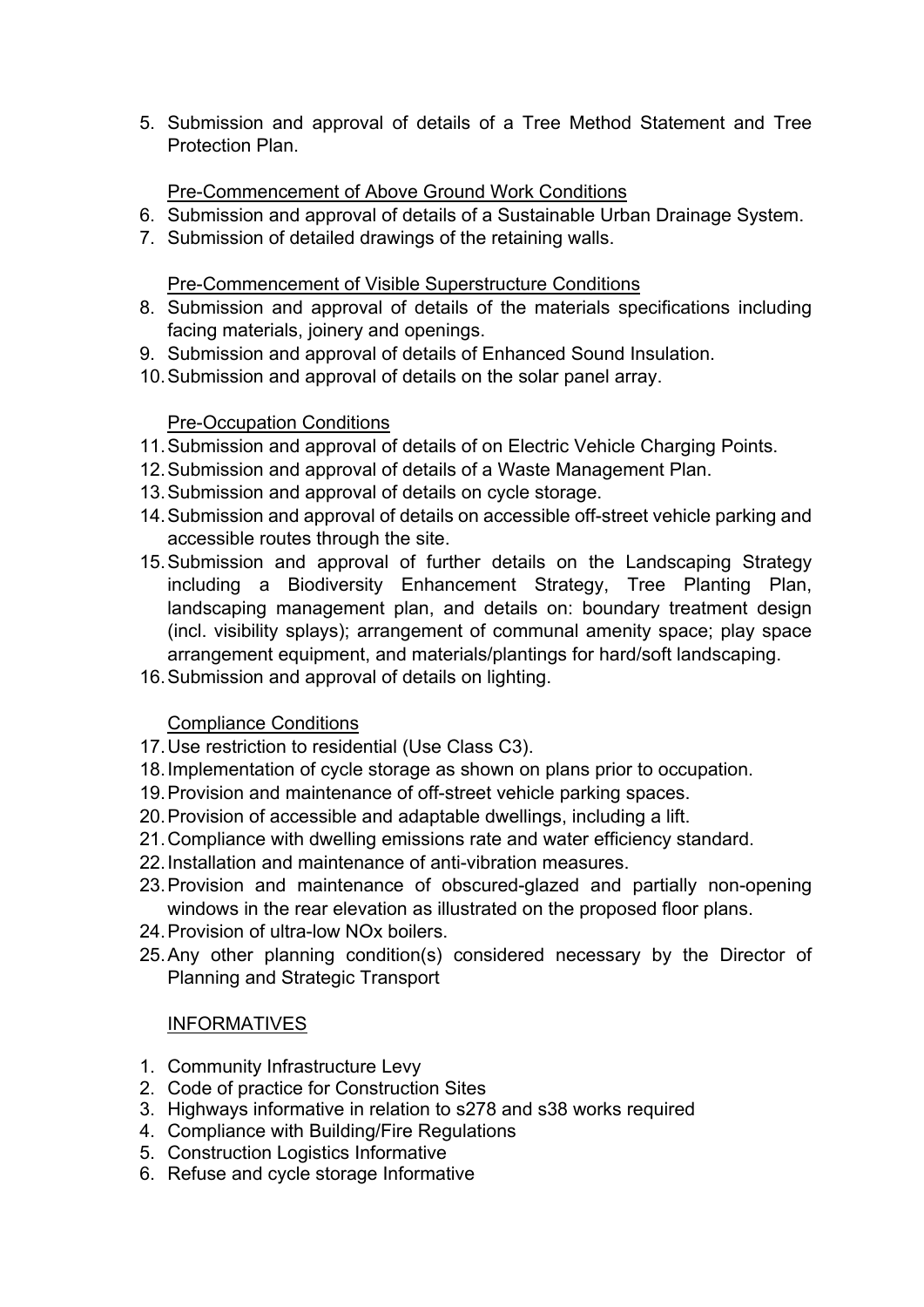7. Any other informative(s) considered necessary by the Director of Planning and Strategic Transport



## **3.0 PROPOSAL AND LOCATION DETAILS**

### **Proposal**

- 3.1 The application seeks Planning Permission for the redevelopment of the site involving the:
	- Demolition of the existing chalet-style detached dwellinghouse (Use Class C3) and single-storey detached garage;
	- ‐ Erection of a part two/four-storey building with double-storey roof to provide nine (9) self-contained flats (Use Class C3);
	- ‐ Associated amenity, cycle storage, vehicle parking and waste storage spaces; and
	- ‐ Alterations including formation of vehicle crossover and landscaping (following removal of existing crossover).
- 3.2 According to the proposed plans listed in Section 1.0, the block of flats proposed would rise 12.5m above its 271.9sqm floorplate to a main central ridgeline. It would have a design inspired by the traditional Arts & Craft architecture characteristic of the local area. However, the traditional vernacular will have a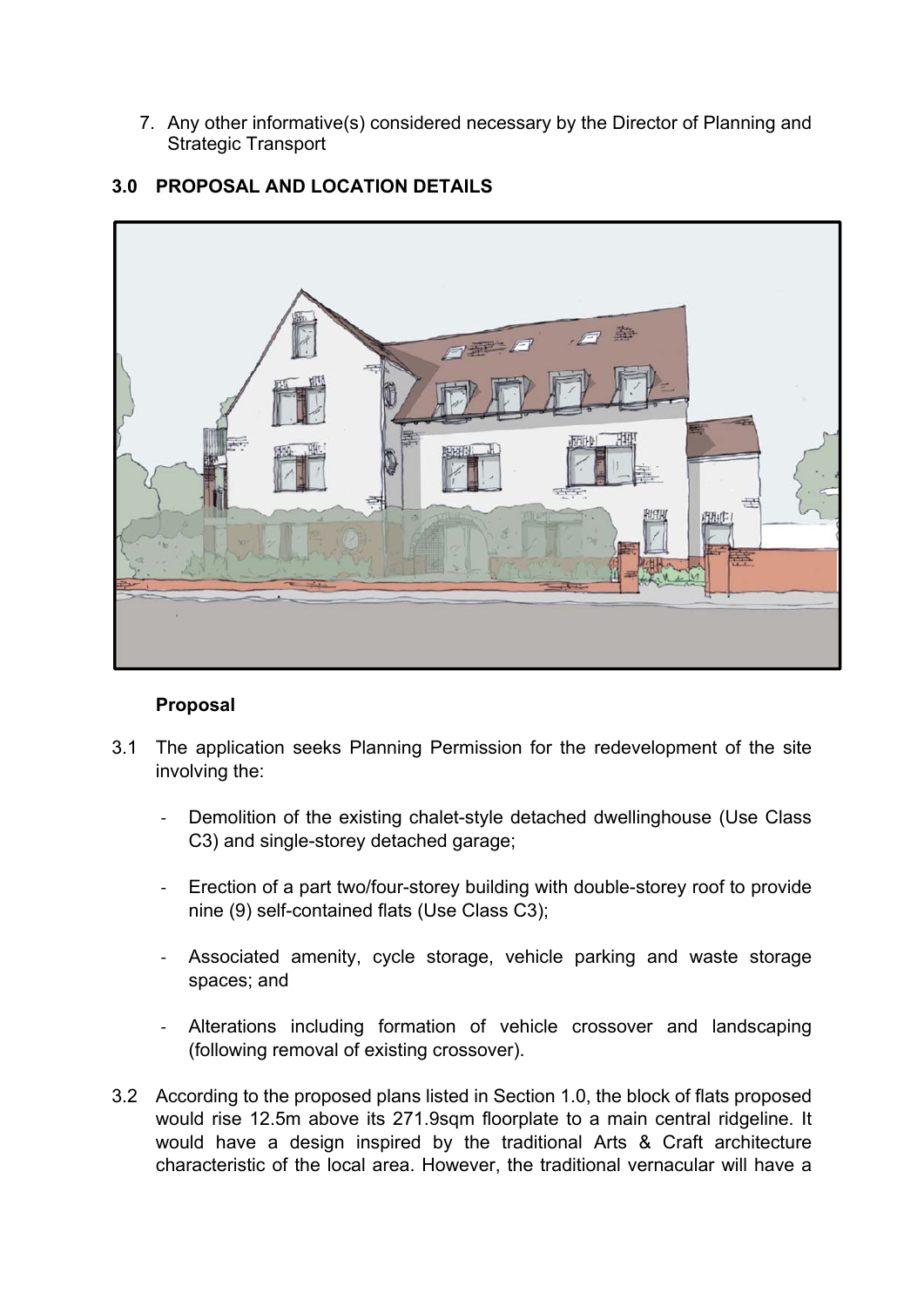moderate level of contemporary reinterpretation. In particular, the predominant finish to be applied to the building would be white brickwork rather than white rendering. This brickwork would be contrasted by the use of red brickwork at the building's base, creasing tiles and patterned tiling to its front entrance, pearl beige aluminium-framed for its openings, and red clay tiles on its roofslopes.

3.3 The block of flats proposed would provide two (2) three-bedroom, five-person flats (Units 1 and 2) at the ground floor level. At the first floor level, it would provide one (1) one-person, two-person flat (Unit 3), one (1) two-bedroom, threeperson flat (Unit 4), and one (1) three-bedroom, four-person flat (Unit 5). While three (3) flats would also be provided at the lower loft level, there would be one (1) two-bedroom, three-person flat (Unit 7), and two (2) one-bedroom, twoperson flats (Unit 6 and 8). The single flat to be provided at the upper loft level would be a three-bedroom, five-person flat (Unit 9). The gross internal area (GIA) of each flat is detailed in Table 3.0.

| <b>Flat</b> | <b>Floorspace</b><br><b>Provided</b> | <b>Floorspace</b><br><b>Required</b> | <b>Number of</b><br><b>Bedrooms</b> | <b>Type of</b><br><b>Bedrooms</b> | <b>Occupancy</b> |
|-------------|--------------------------------------|--------------------------------------|-------------------------------------|-----------------------------------|------------------|
| Unit 1      | 93.9qm                               | 86.0sqm                              | 3                                   | 2 Doubles & 1<br>Single           | 5                |
| Unit 2      | <b>89.2sqm</b>                       | 86.0sqm                              | 3                                   | 2 Doubles & 1<br>Single           | 5                |
| Unit 3      | <b>120.6sqm</b>                      | $50.0$ sqm                           | 1                                   | 1 Double                          | $\overline{2}$   |
| Unit 4      | <b>61.8sqm</b>                       | $61.0$ sqm                           | 2                                   | 1 Double & 1<br>Single            | 3                |
| Unit 5      | <b>74.4sqm</b>                       | 74.0sqm                              | 3                                   | 1 Double & 2<br>Singles           | 4                |
| Unit 6      | <b>50.0sqm</b>                       | $50.0$ sqm                           | 1                                   | 1 Double                          | $\overline{2}$   |
| Unit 7      | <b>61.8sqm</b>                       | $61.0$ sqm                           | $\overline{2}$                      | 1 Double & 1<br>Single            | 3                |
| Unit 8      | <b>59.6sqm</b>                       | 50.0sqm                              |                                     | 1 Double                          | 2                |
| Unit 9      | <b>99.0sqm</b>                       | 86.0sqm                              | 3                                   | 2 Doubles & 1<br>Single           | 5                |

**Table 3.0**: Details of dwellings to be provided.

- 3.4 Entry to the building would be provided via a communal front entrance, which would have level-access to the footpath along Meadow Rise and a sloping footpath to an off-street car park proposed to the eastern side of the building. A communal amenity space including children's play equipment would be provided to the western flank of the proposed building. Similarly, communal bin and cycle stores would be provided to the side of this amenity space.
- 3.5 In addition to the communal side garden mentioned above, each flat would be provided with its own private amenity spaces. These spaces would be provided via balconies, patios or roof terraces no less than 5.7sqm in area.
- 3.6 According to the Arboricultural Impact Assessment (ref. 2010/63/AIA Rev. A) and Arboricultural Impact Assessment Plan (ref. 2010/63/AIA Rev. A), the proposal would involve the felling of a single apple tree (T11), one (1) complete group of trees (G10), and part of one (1) group of trees (G12). However, all of the trees to be removed were classified as being in poor condition (Category U) according to the Arboricultural Impact Assessment. The loss of these existing trees would be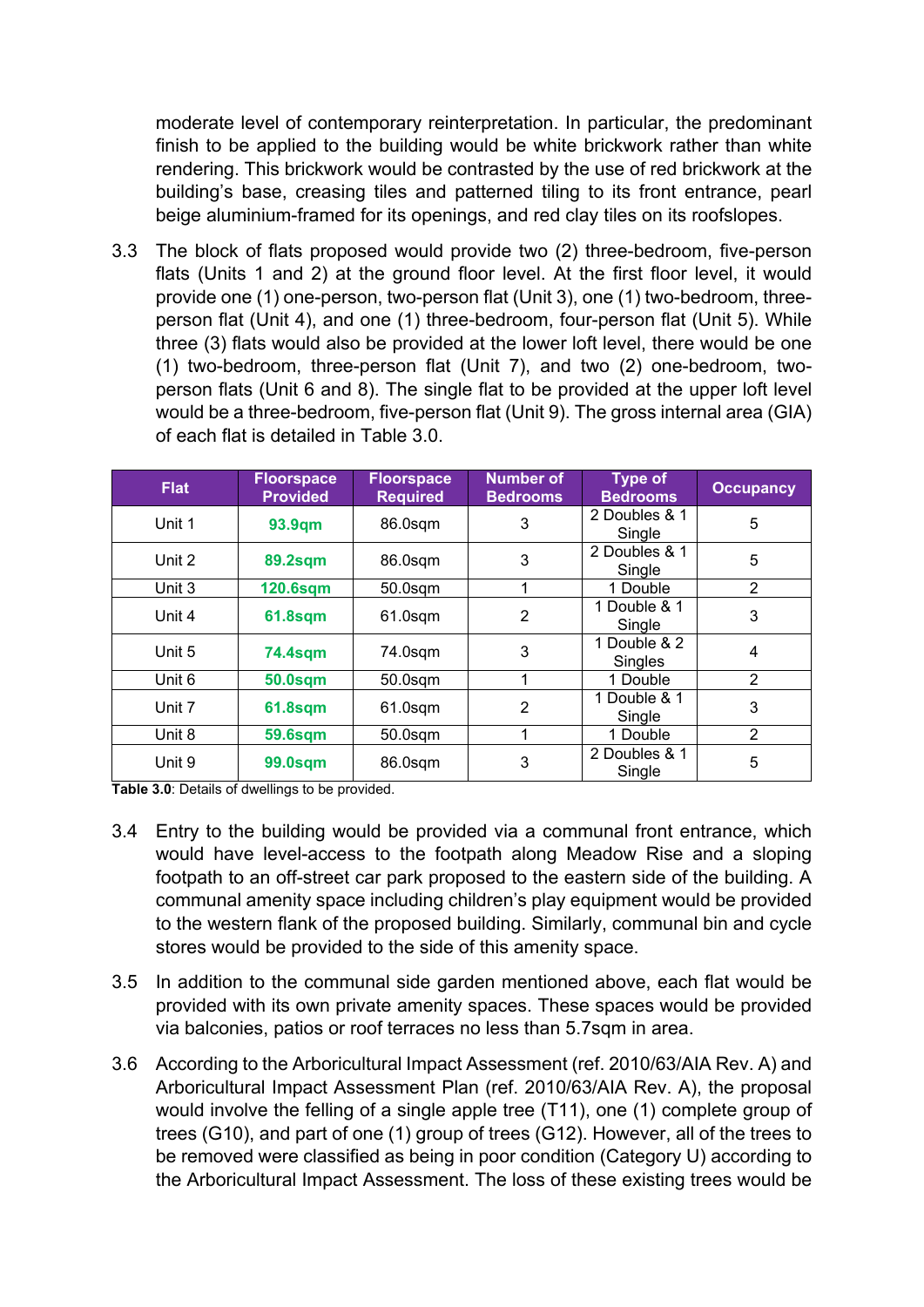off-set by the proposed planting of a tree to the front of the proposed car park and multiple trees in and around the communal amenity space.

3.7 The proposed alterations would also involve the relocation of the existing crossover further away from the Meadow Rise's junction with Woodcote Grove Road and associated reinstatement of the kerbs and pavement along Meadow Rise.

*Note: The subject application is an amended form of a previous proposal for the application site for which an application (ref. 21/02692/FUL) was refused Planning Permission (as it 'would not be in keeping with the character of the area, would have a detrimental impact on the street scene and would have a detrimental impact on neighbouring properties, by reason of its height and massing'). While the design of the block of flats proposed has been notably revised, the design and provision of most of the associated amenities (i.e. cycle storage, landscaping, vehicle parking, and waste storage) is essentially the same and these elements were considered acceptable in the determination of planning application 21/02692/FUL.* 



### **Site and Surroundings**

- 3.8 The application site of 1A Meadow Rise is located in Coulsdon on an 834.2sqm corner plot created by the junction of Meadow Rise and Woodcote Grove Road. It contains a single-storey dwellinghouse with a habitable roof level (Use Class C3) that is centred on the site, as well as, a single-storey detached garage located in the side yard to the east of the dwelling and accessed via a crossover to Meadow Rise.
- 3.9 Although the dwellinghouse has the appearance of a chalet-stye bungalow, it makes little contribution to the local street scenes as it is highly screened from public view by single rows of mature pine trees (G12) along both the main and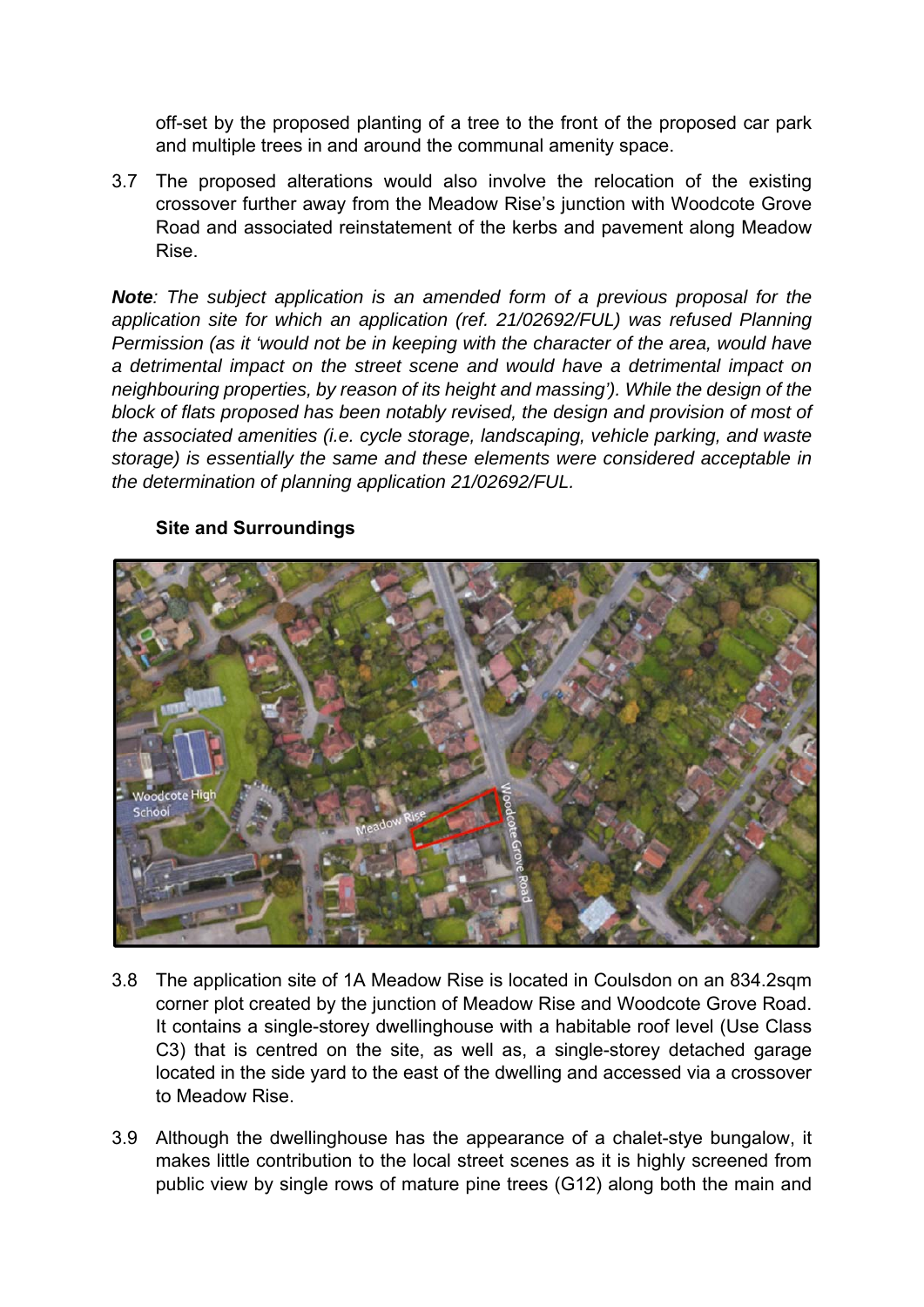return frontages. In contrast, the large detached and semi-detached houses in the surrounding area are highly visible buildings designed in an Arts & Craft Style. However, both the host and neighbouring properties benefit from street trees and generous front gardens, many of which have been fully paved.

- 3.10 The host property is within walking distance to multiple local bus stops. However, local bus services are not high frequency, and the closest rail station is not within walking distance. As such, the property has a 'very poor' PTAL Rating of 1B. In contrast, the site is easily accessible via private vehicle and benefits from offstreet parking. While there is a school road resident access scheme along Meadow Rise, there are no local parking restrictions such as a Controlled Parking Zone (CPZ).
- 3.11 In regard to other relevant planning constraints, the application site is located within a Critical Drainage Area and planning permission is required for the formation of vehicle crossovers. However, the host property is neither located within a Conservation Area, subject to a relevant Article 4 Direction, nor the site of a Listed Building.

## **Planning History**

- 3.12 21/02692/FUL -- Demolition of the existing house and erection of 4-storey buildings, comprising of 9 residential flats with associated car parking spaces, communal amenity space, cycle parking spaces, refuse / recycle facilities and landscaping. -- Refused on 09.11.2021. The reason for refusal was listed as:
	- i. The proposed 4 storey block of 9 flats, would not be in keeping with the character of the area, would have a detrimental impact on the street scene and would have a detrimental impact on neighbouring properties, by reason of its height and massing, contrary to policies SP4 and DM10 of the Croydon Local Plan 2018 and policy D3 of the London Plan 2021.

# **4.0 SUMMARY OF KEY REASONS FOR RECOMMENDATION**

- The principle of development of the site for additional homes (including family sized homes), is acceptable as it would be a sensitive redevelopment to provide homes where there is an identified housing need and provides an important contribution to meeting the Council's small sites housing target.
- The dwellings to be provided would include much needed family-sized homes designed to a high standard incorporating high quality spaces both internally and externally.
- The design of the proposed block of flats is sympathetic to the character and appearance of the local area, in particular it is reflective of the 'arts and craft' style dwellings found nearby, and would result in a building that would be a positive addition to the local street scenes.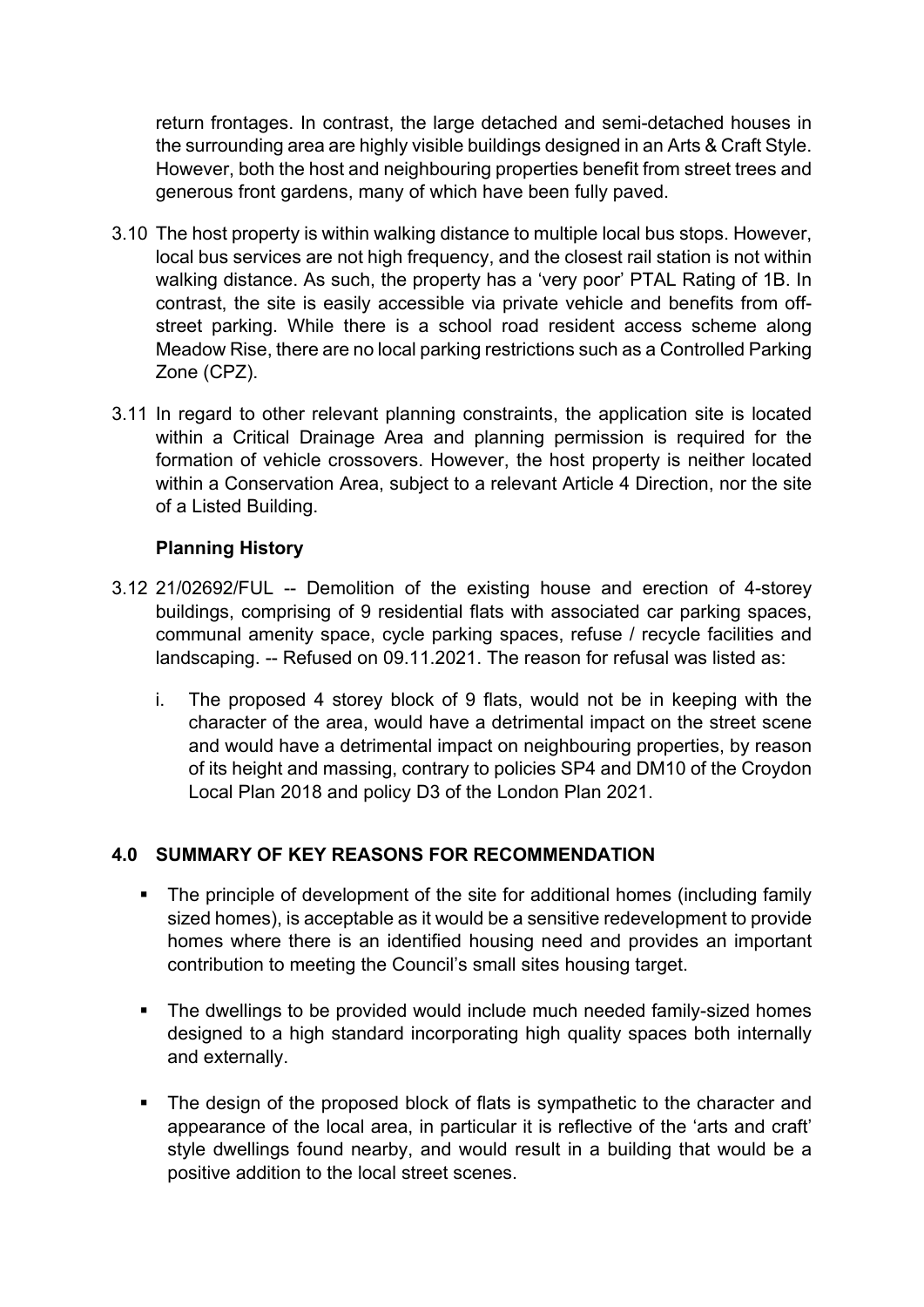- The proposed landscaping and tree planting plans would provide open green spaces that would be usable and also enhance the local rear garden setting.
- The provision of cycle storage facilities and off-street parking in combination with the proximity to public transport services would ensure the proposed development would have an acceptable impact on the local transport network.

### **5.0 CONSULTATIONS**

5.1 None.

# **6.0 LOCAL REPRESENTATION**

- 6.1 Twenty-seven (27) neighbouring properties were notified of the application and invited to comment. One-hundred and thirty-one (131) representations were received not including an objection from local Ward Councillor Mario Creature, who also requested that the application be called into committee due to his concern that the proposal's size, height, elevation and massing being inappropriate for the area.
- 6.2 All of the representations received were made in objection to the proposal. The concerns raised in the objections are summarised in Table 6.0. The table also contains the Case Officer's response to the objections.

| <b>Objection</b>                        | <b>Officer's Response</b>                |  |  |
|-----------------------------------------|------------------------------------------|--|--|
| <b>Principle of Development</b>         |                                          |  |  |
| The local area is saturated with flats. | Acknowledged and addressed<br>in in      |  |  |
| Furthermore, the London<br>Plan         | paragraphs 8.2<br>through<br>8.6.        |  |  |
| (2021) reduced its housing target       | Furthermore, a reduction in housing      |  |  |
| prior to its adoption.                  | targets does not constitute<br>their     |  |  |
|                                         | elimination and the housing targets in   |  |  |
|                                         | the London Plan are higher than those    |  |  |
|                                         | set out in the Croydon Local Plan 2018   |  |  |
| <b>Density</b>                          |                                          |  |  |
| The increase in the number of           | Acknowledged and addressed<br><i>in</i>  |  |  |
| dwellings<br>constitutes<br>an          | paragraphs 8.7 through 8.9.              |  |  |
| overdevelopment that would strain       |                                          |  |  |
| soft and hard infrastructure.           |                                          |  |  |
| The cumulative impacts of allowing      | The carrying capacity of the application |  |  |
| intensification proposals on the        | and surrounding<br>site<br>area<br>İS    |  |  |
| application and nearby properties       | acknowledged and addressed<br>in in      |  |  |
| be<br>would<br>excessive<br>and         | paragraphs 8.7 through 8.9. Similar      |  |  |
| unsustainable.                          | for<br>intensification<br>assessments    |  |  |
|                                         | proposals on neighbouring sites would    |  |  |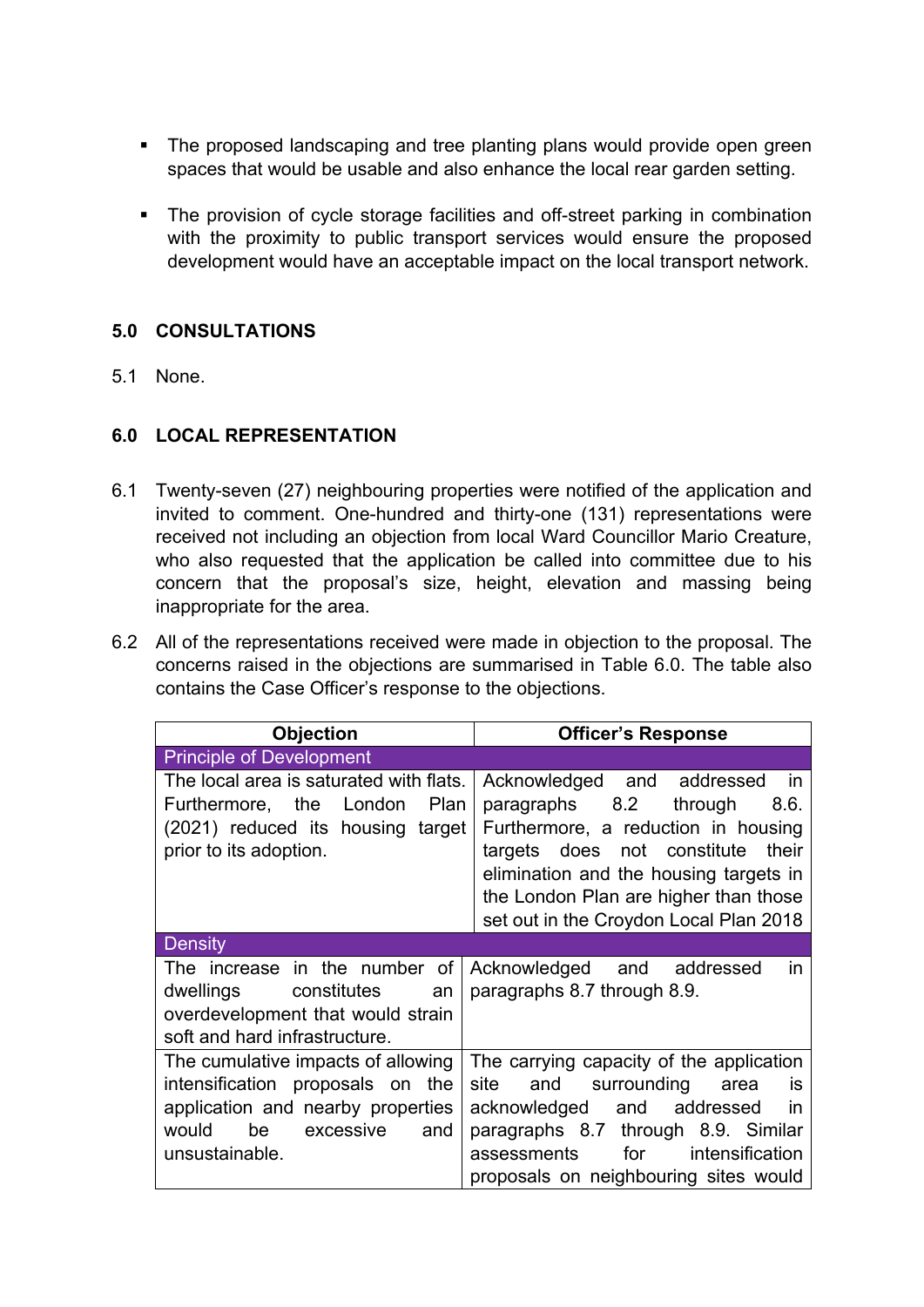|                                                                                                                                                        | completed prior to<br>Planning<br>be<br>Permission being granted. As such,<br>cumulative impacts within the entire area<br>are taken into consideration. |
|--------------------------------------------------------------------------------------------------------------------------------------------------------|----------------------------------------------------------------------------------------------------------------------------------------------------------|
| Impact on Character & Appearance                                                                                                                       |                                                                                                                                                          |
| The proposal's introduction of flats                                                                                                                   | Acknowledged<br>and<br>addressed<br><i>in</i>                                                                                                            |
| would be out of keeping with the                                                                                                                       | paragraphs 8.13 through 8.17.                                                                                                                            |
| character of the single-family area.                                                                                                                   |                                                                                                                                                          |
| of<br>appearance<br>the<br>The                                                                                                                         | Acknowledged and addressed<br><i>in</i>                                                                                                                  |
| development (e.g. contemporary-                                                                                                                        | paragraphs 8.14 thought 8.19.                                                                                                                            |
| style,<br>materials,<br>height<br>and                                                                                                                  |                                                                                                                                                          |
| openings) would be incongruous                                                                                                                         |                                                                                                                                                          |
| with<br>the<br>appearances<br>οf                                                                                                                       |                                                                                                                                                          |
| neighbouring buildings that define<br>the character of the street scene.                                                                               |                                                                                                                                                          |
|                                                                                                                                                        | addressed                                                                                                                                                |
| The development would constitute<br>an overdevelopment of the host                                                                                     | Acknowledged<br>and<br><i>in</i><br>paragraphs 8.20 through 8.25.                                                                                        |
| properties that<br>would<br>appear                                                                                                                     |                                                                                                                                                          |
| overbearing, excessive and out of                                                                                                                      |                                                                                                                                                          |
| keeping with the character, form                                                                                                                       |                                                                                                                                                          |
| and scale the quiet, leafy street and                                                                                                                  |                                                                                                                                                          |
| suburban street/area.                                                                                                                                  |                                                                                                                                                          |
| <b>Impact on Local Amenity</b>                                                                                                                         |                                                                                                                                                          |
| The increase in the number of units<br>and inhabitants would result in an<br>increase in activity and noise that<br>constitute<br>would<br>undue<br>an | Acknowledged<br>addressed<br>and<br><i>in</i><br>paragraph 8.32.                                                                                         |
| nuisance.<br>the<br>and<br>scale<br>of<br>The design                                                                                                   | and<br>addressed                                                                                                                                         |
| proposed building<br>would<br>appear<br>overbearing and result in undue                                                                                | Acknowledged<br>in<br>paragraphs 8.26 through 8.31.                                                                                                      |
| losses of light, outlook, and privacy.                                                                                                                 |                                                                                                                                                          |
| The intensification of the existing<br>residential use would generate<br>additional<br>waste<br>and<br>resulting<br>odours.                            | Addressed in paragraph 8.55.                                                                                                                             |
|                                                                                                                                                        |                                                                                                                                                          |
| The construction of the proposed                                                                                                                       | Building works to complete development                                                                                                                   |
| development would generate dust,                                                                                                                       | must take place in accordance with the                                                                                                                   |
| noise and pollution.                                                                                                                                   | Council's requirements for construction                                                                                                                  |
|                                                                                                                                                        | that have been designed to fairly                                                                                                                        |
|                                                                                                                                                        | manage noise and disturbance during                                                                                                                      |
|                                                                                                                                                        | building works. In addition, a condition                                                                                                                 |
|                                                                                                                                                        | been<br>proposed<br>requiring<br>has<br>a                                                                                                                |
|                                                                                                                                                        | Management Plan and<br>Construction                                                                                                                      |
|                                                                                                                                                        | Construction Logistics Plan to manage<br>these impacts.                                                                                                  |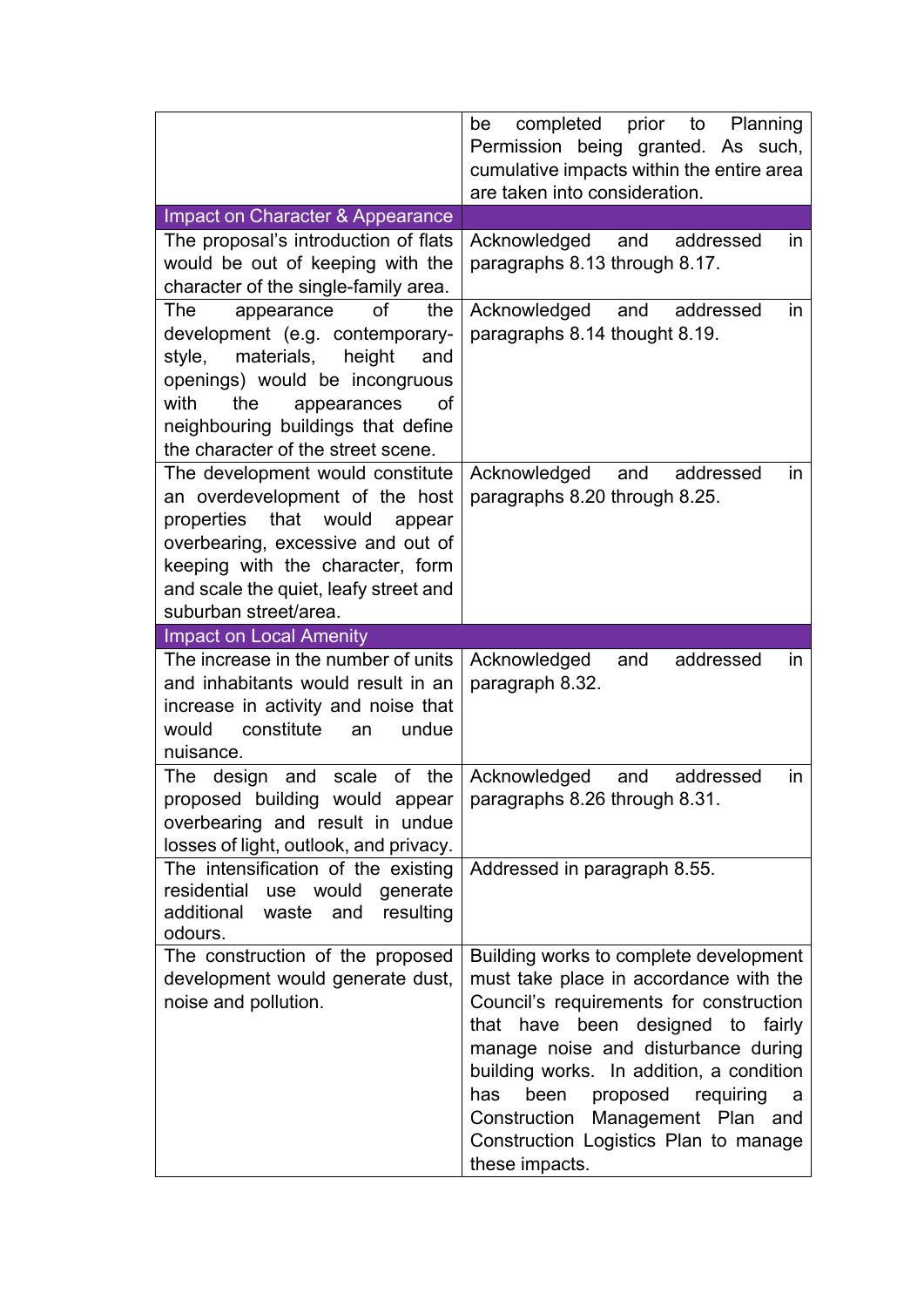| <b>Quality of Accommodation</b>                                                                                                                                                                                                                     |                                                                                                                                                                                                                                                                                                                                                   |  |  |
|-----------------------------------------------------------------------------------------------------------------------------------------------------------------------------------------------------------------------------------------------------|---------------------------------------------------------------------------------------------------------------------------------------------------------------------------------------------------------------------------------------------------------------------------------------------------------------------------------------------------|--|--|
| The<br>proposal<br>is<br>an<br>overdevelopment that would result<br>in overcrowding.                                                                                                                                                                | Addressed in paragraphs 8.34 through<br>8.33.                                                                                                                                                                                                                                                                                                     |  |  |
| The proposed development would<br>not be accessible for all.                                                                                                                                                                                        | Addressed in paragraphs 8.35 and 8.47.                                                                                                                                                                                                                                                                                                            |  |  |
| Future occupants would not be<br>provided with enough communal<br>amenity space (incl. play space),<br>which would not be sufficiently<br>accessible.                                                                                               | Addressed in paragraphs 8.36 through<br>8.38.                                                                                                                                                                                                                                                                                                     |  |  |
| The<br>flats<br>proposed<br>next<br>to<br>communal<br>spaces<br>would<br>be<br>overlooked and lack privacy.                                                                                                                                         | Acknowledged<br>addressed<br>and<br>in.<br>paragraph 8.34                                                                                                                                                                                                                                                                                         |  |  |
| <b>Impact on Local Transport</b>                                                                                                                                                                                                                    |                                                                                                                                                                                                                                                                                                                                                   |  |  |
| The increase in the number of units<br>and inhabitants would result in an<br>unmanageable and unsustainable<br>increase in traffic and on-street<br>parking strain. Additionally, it would<br>detrimental<br>be<br>to<br>pedestrian/highway safety. | Acknowledged<br>and<br>addressed<br>in.<br>paragraphs 8.44 through 8.51.                                                                                                                                                                                                                                                                          |  |  |
| <b>Impact on Natural Environment</b>                                                                                                                                                                                                                |                                                                                                                                                                                                                                                                                                                                                   |  |  |
| of<br>natural<br>The<br>loss<br>habitats,<br>permeable surface area, trees and<br>vegetation would be detrimental to<br>nature.                                                                                                                     | Acknowledged and<br>addressed<br>in.<br>paragraphs 8.39 and 8.43.                                                                                                                                                                                                                                                                                 |  |  |
| <b>Accuracy of Application</b>                                                                                                                                                                                                                      |                                                                                                                                                                                                                                                                                                                                                   |  |  |
| The Parking Survey submitted with<br>the application does not align with<br>local experiences.<br>Errors in the Design and Access<br>Statement could mislead readers<br>about the local context.                                                    | The parking survey completed was done<br>so in light with best practices and,<br>therefore, considered accurate.<br>The documents and drawings submitted<br>with the application provide enough<br>details to assist with a thorough and<br>robust assessment of the proposed<br>development in regard to<br>material<br>planning considerations. |  |  |
| <b>Non-Material Considerations</b>                                                                                                                                                                                                                  |                                                                                                                                                                                                                                                                                                                                                   |  |  |
| The host properties are subject to<br>restrictive covenants that prohibit<br>development of<br>the<br>types<br>proposed.                                                                                                                            | Restrictive<br>matters<br>covenants<br>are<br>pertaining to Property Law rather than<br>Planning Legislation. Therefore, they do<br>constitute<br>material<br>$\mathsf{a}$<br>planning<br>not<br>consideration in the assessment of this<br>planning application.                                                                                 |  |  |

**Table 6.0**: Issues material to the determination of the application raised in public objections.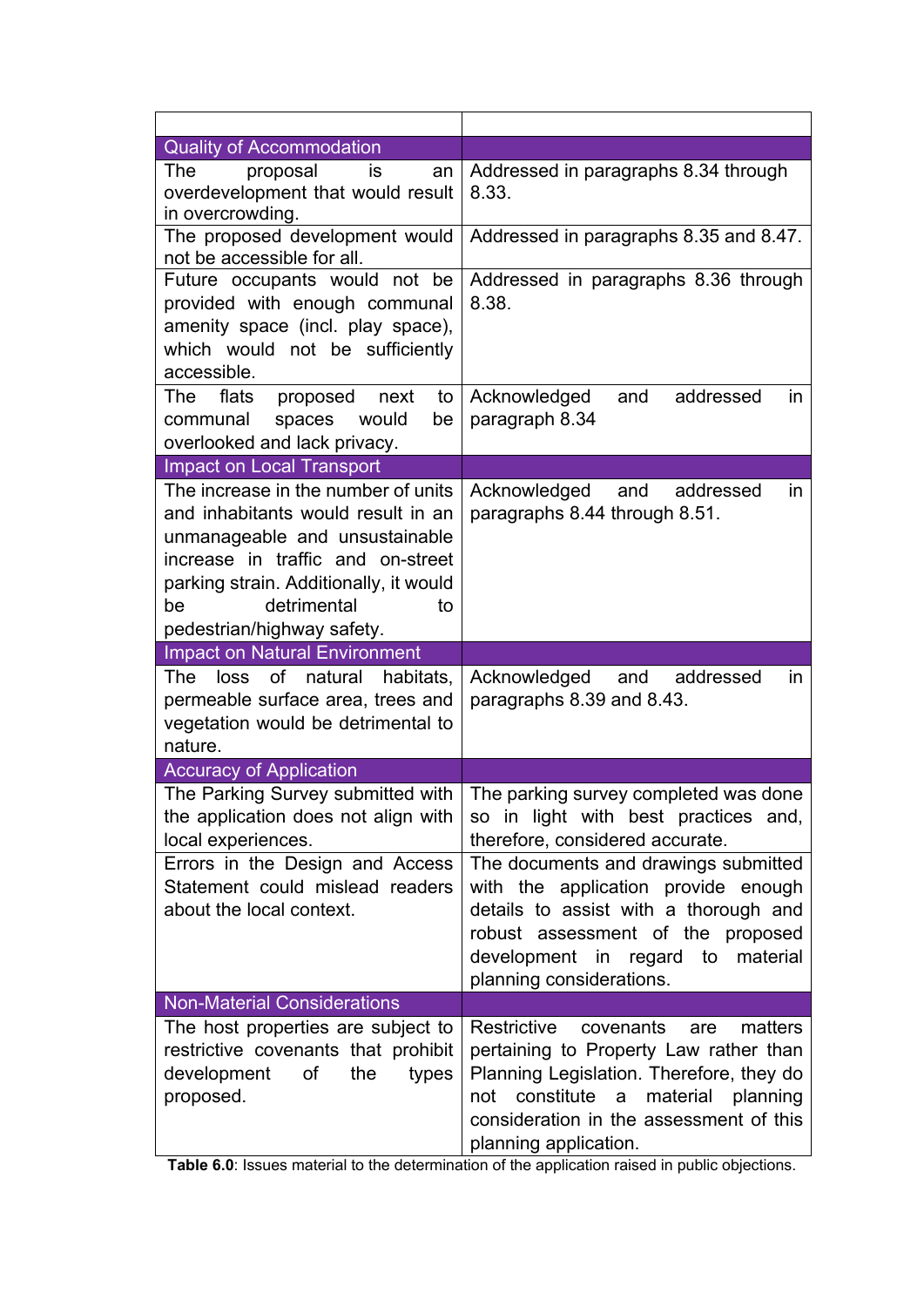### **7.0 RELEVANT PLANNING POLICIES AND GUIDANCE**

7.1 This recommendation to grant planning permission has been taken having regard to the policies and proposals in the London Plan (2021) and Croydon Local Plan (2018), as well as, to all relevant material considerations:

Town and Country Planning Act 1990 (As Amended)

|                            | <b>National Planning Policy Framework (2021)</b>             |
|----------------------------|--------------------------------------------------------------|
| Section 4                  | <b>Decision Making</b>                                       |
| Section 5                  | Delivering a Sufficient Supply of Homes                      |
| Section 8                  | <b>Promoting Healthy and Safe Communities</b>                |
| Section 9                  | <b>Promoting Sustainable Transport</b>                       |
| Section 11                 | Making Effective Use of Land                                 |
| Section 12                 | <b>Achieving Well-Designed Places</b>                        |
| Section 14                 | Meeting the Challenge of Climate Change, Flooding and Costal |
| Change                     |                                                              |
| Section 15                 | Conserving and Enhancing the Natural Environment             |
| <u> London Plan (2021)</u> |                                                              |
| Policy GG2                 | Making the Best Use of Land                                  |
| Policy GG4                 | Delivering the Homes Londoners Need                          |
| Policy D1                  | London's Form, Character and Capacity for Growth             |
| Policy D <sub>2</sub>      | Infrastructure Requirements for Sustainable Densities        |
| Policy D <sub>3</sub>      | Optimising Site Capacity through the Design-Led Approach     |
| Policy D4                  | <b>Delivering Good Design</b>                                |
| Policy D5                  | <b>Inclusive Design</b>                                      |
| Policy D6                  | <b>Housing Quality and Standards</b>                         |
| Policy D8                  | <b>Public Realm</b>                                          |
| Policy D11                 | Safety, Security and Resilience to Emergency                 |
| Policy D12                 | <b>Fire Safety</b>                                           |
| Policy D14                 | <b>Noise</b>                                                 |
| Policy H1                  | <b>Increasing Housing Supply</b>                             |
| Policy H <sub>2</sub>      | <b>Small Sites</b>                                           |
| Policy G4                  | Open Space                                                   |
| Policy G5                  | <b>Urban Greening</b>                                        |
| Policy G6                  | <b>Biodiversity and Access to Nature</b>                     |
| Policy G7                  | <b>Trees and Woodlands</b>                                   |
| Policy SI1                 | <b>Improving Air Quality</b>                                 |
| Policy SI2                 | <b>Minimising Greenhouse Gas Emissions</b>                   |
| Policy SI4                 | <b>Managing Heat Risk</b>                                    |
| Policy SI7                 | Reducing Waste and Supporting the Circular Economy           |
| Policy SI12                | <b>Flood Risk Management</b>                                 |
| Policy SI14                | Sustainable Drainage                                         |
| Policy T1                  | <b>Strategic Approach to Transport</b>                       |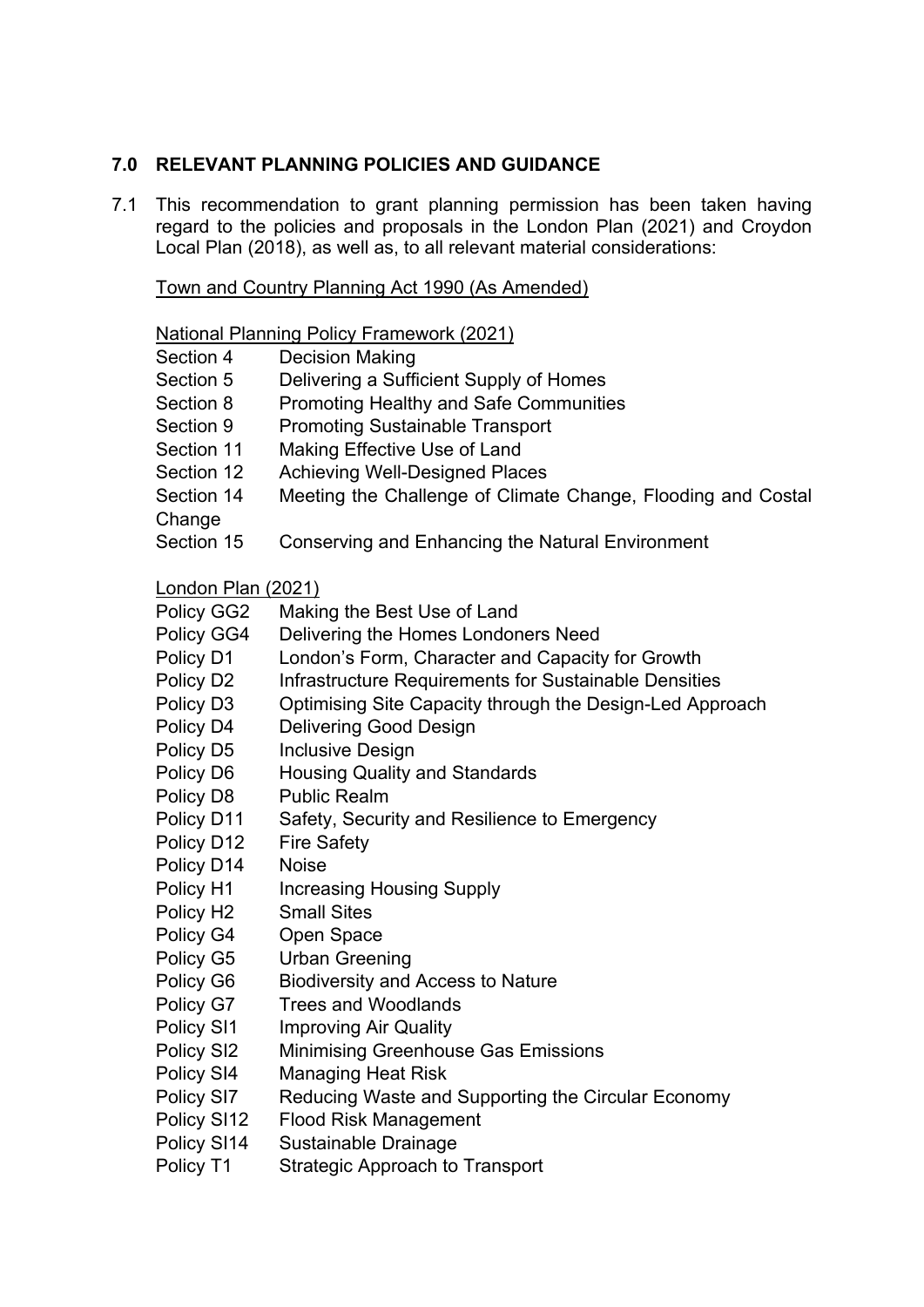- Policy T2 Healthy Streets
- Policy T3 Transport Capacity, Connectivity and Safeguarding
- Policy T4 Assessing and Mitigating Transport Impacts
- Policy T5 Cycling
- Policy T6 Car Parking
- Policy T7 Deliveries, Servicing and Construction
- Policy DF1 Delivery of the Plan and Planning Obligations

Croydon Local Plan (2018)

| Policy DM1 | Housing Choice for Sustainable Communities |
|------------|--------------------------------------------|
|            | <b>Policy DM10</b> Decian and Character    |

- Policy DM10 Design and Character
- Policy DM13 Refuse and Recycling
- Policy DM16 Promoting Healthy Communities
- Policy DM18 Heritage Assets and Conservation
- Policy DM25 Sustainable Drainage Systems and Reducing Flood Risk
- Policy DM27 Protecting and Enhancing Our Biodiversity
- Policy DM28 Trees
- Policy DM29 Promoting Sustainable Travel and Reducing Congestion
- Policy DM37 Coulsdon
- Policy SP2 Homes
- Policy SP4 Urban Design and Local Character
- Policy SP6 Environment and Climate Change
- Policy SP7 Green Grid
- Policy SP8 Transport and Communication

Other Relevant Policies & Guidance

Borough Character Appraisal (LBC - 2015)

Housing SPG (GLA - 2015)

Suburban Design Guide SPD (LBC - 2019) Note: Mayor Perry's intention is to revoke this guidance, but the SPD2 remains in place as of today and is a material consideration in the determination of relevant planning applications, such as this scheme.

Technical Housing Standards - Nationally Described Space Standard (2015) Waste and Recycling in Planning Policy Document (LBC, 2015, As Amended)

### **8.0 MATERIAL PLANNING CONSIDERATIONS**

- 8.1 The main planning issues relevant in the assessment of this application are as follows:
	- Principle of Development;
	- ‐ Density;
	- ‐ Architectural and Environmental Design;
	- ‐ Local Amenity;
	- ‐ Quality of Accommodation;
	- ‐ Amenity Space;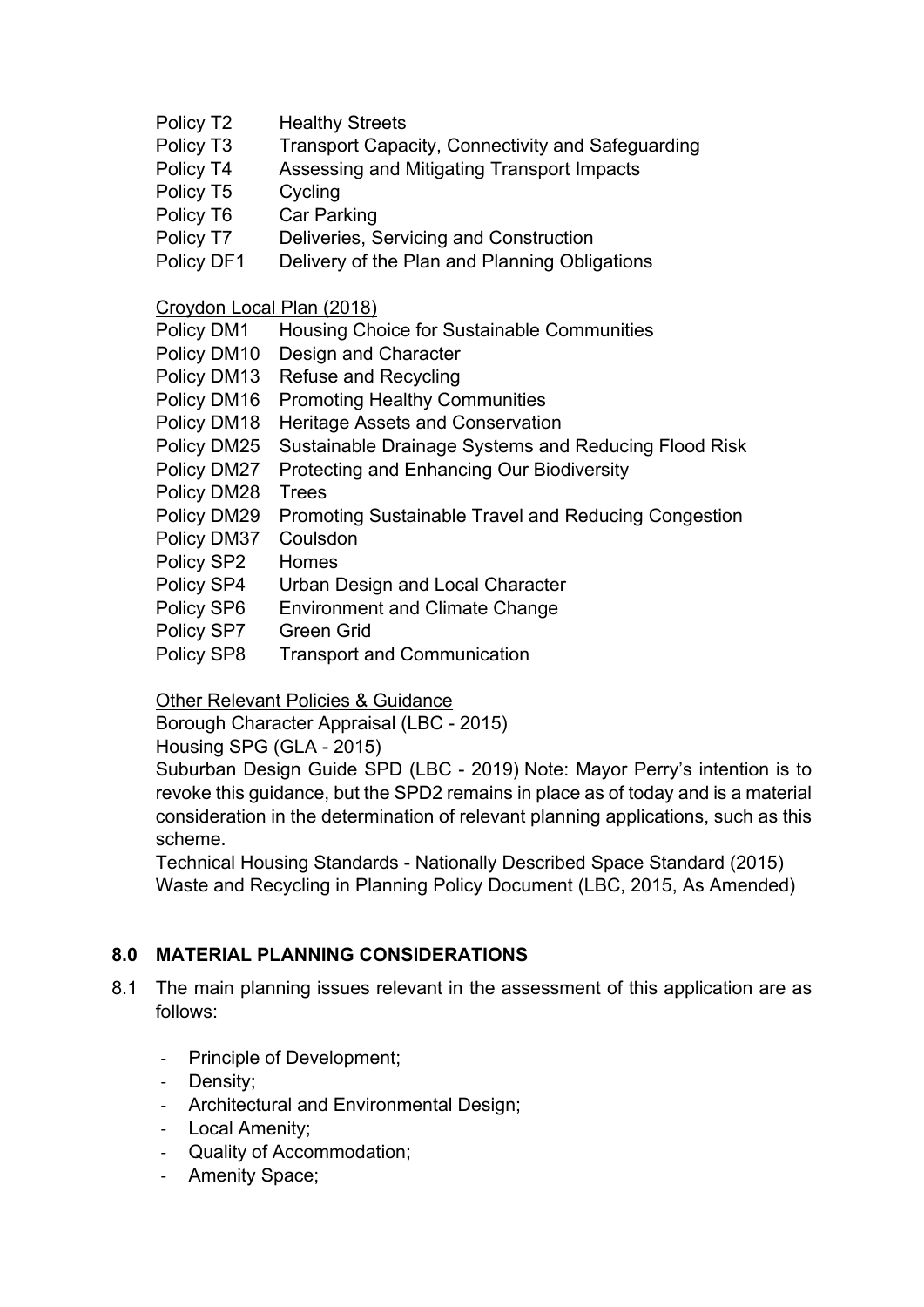- ‐ Urban Greening;
- ‐ Local Transport;
- ‐ Environmental Sustainability;
- ‐ Waste Management; and
- ‐ Fire Safety.

### **Principle of Development**

- 8.2 In order to create a housing market that works better for all Londoners, the London Plan (2021) states that the planning and development system must ensure that more homes are delivered (Policy GG4). The site's existing use is residential and as such the proposed redevelopment of the site for residential purposes is acceptable. Policy SP2.1 of the Croydon Local Plan (2018) applies a presumption in favour of development of new homes and Policy SP2.2 states that the Council will seek to deliver 32,890 homes between 2016 and 2036, with 10,060 of said homes being delivered across the borough on windfall sites. London Plan policy D3 encourages incremental densification to achieve a change in densities in the most appropriate way and policy H3 seeks to significantly increase the contribution of small sites to meeting London's housing needs. The London Plan (2021) also states that London Boroughs should proactively support well-designed new homes on small sites (below 0.25 hectares in size) through planning decisions in order to significantly increase the contribution of small sites to both meeting London's housing needs and diversify the sources, locations, type and mix of housing supply (Policy H2). Given the above, the principle of intensifying the residential use of the existing site to provide a greater quantum of homes than existing is acceptable.
- 8.3 In regard to "well-designed new homes", the London Plan (2021) and Croydon Local Plan (2018) note that development seeking to optimise local housing output is expected to have a high-quality design that addresses and respects the character of the local area; local need for family-sized housing; capacity of the local transport network; and the level of density the surrounding area is considered capable of supporting (London Plan - Policies D1, D2, D3 and GG2; Croydon Local Plan - Policy DM1, DM10, SP2 and SP4).The proposed development would be a low-rise and gentle densification of an existing residential property leading to the provision of additional homes in a neighbourhood that is in the immediate catchment of an existing and well-served rail station. It is a good example of a sympathetically designed development that would increase the housing stock and options available to Londoners in an area where it is appropriate and could be handled.
- 8.4 According to the Croydon Local Plan (2018), there is an identified need for larger homes in the borough requiring the retention of existing three-bedroom dwelling units and the development of more (Paragraphs 4.20 and 4.21). Therefore, the Croydon Local Plan (2018) has set a strategic target for thirty percent (30%) of all new homes over the plan period to have three (3) or more bedrooms to help meet the borough's need for family sized units and ensure that a choice of homes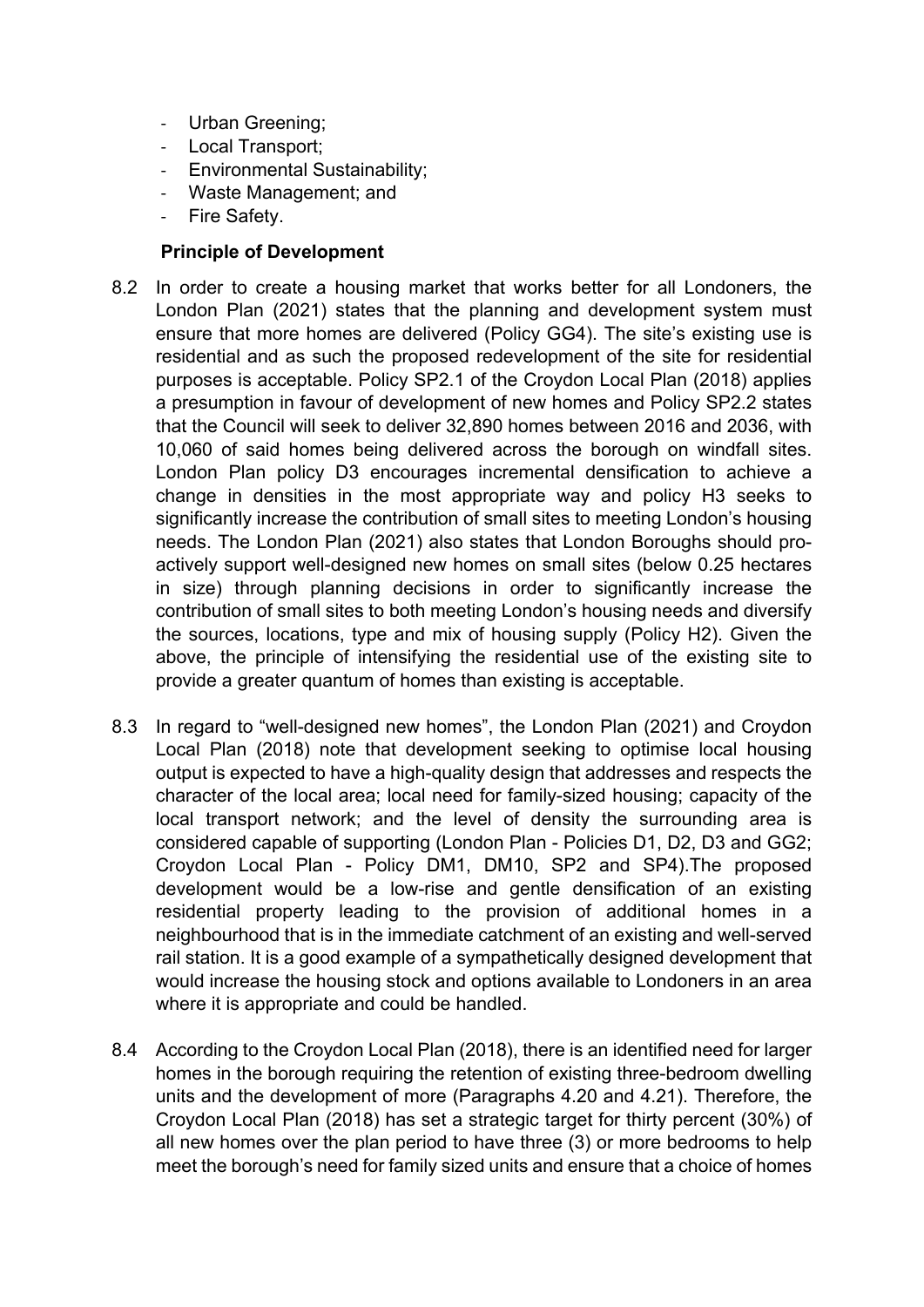is available in the borough (Policies DM1.1 and SP2.7). In order to meet this strategic target, small scale suburban intensification schemes are generally expected to ensure that thirty-percent (30%) of the units they provide have three (3) or more bedrooms. Additionally, the Council will only permit the redevelopment of residential units where it does not result in the net loss of threebedroom homes (as originally built) or the loss of homes smaller than 130.0sqm (Croydon Local Plan -- Policy DM1).

8.5 It is acknowledged that the proposed development would result in the loss of the existing family-sized home on the site. However, the proposal would result in a notable net gain of three (3) family-sized homes, there being four three-bedroom bed homes proposed. Furthermore, the proposed development would exceed the strategic target for providing family-sized homes by having forty-four percent (44%) of the proposed homes providing three (3) or more bedrooms.

| <b>Type of Unit</b> | Quantum                    |  |
|---------------------|----------------------------|--|
| Three-Bedroom       | Three-Bedroom, Four-Person |  |
| (Family-Sized)      | Three-Bedroom, Five-Person |  |

**Table 8.0**: Breakdown of the proposed dwellings by unit type.

8.6 Subject to compliance with the relevant policies and objectives of the National Planning Policy Framework (2021), London Plan (2021), Croydon Local Plan (2018), Croydon's Suburban Design Guide SPD (2019) and all other relevant Supplementary Planning Guidance/ Documents, the proposal is considered to be in line with local and regional strategic objectives that seek to make the best use of land and optimise local housing potential.

### **Density**

- 8.7 The London Plan (2021) requires development to follow a design-led approach that optimises the capacity of sites to ensure that development is of the most appropriate form and land use for the development site, as well as, responds to development sites' context and capacity for growth (Policy D3). In regard to the latter, the plan notes that the density of a development proposal should be linked to the provision of future planned levels of infrastructure rather than existing levels and be proportionate to the site's connectivity and accessibility by walking, cycling, and public transport to jobs and services (London Plan - Policy D2).
- 8.8 The proposal seeks to optimise the site's housing potential, but has done this by taking into account the character of the surrounding area. The proposed development is considered to be in line with the local building typology, land uses and capacity of the site.
- 8.9 In regard to the impact of the development on infrastructure in the local area, the development would be required to contribute to the provision of local infrastructure via charges under the Mayoral and Croydon Community Infrastructure Levies (CIL). Additionally, the development would be required to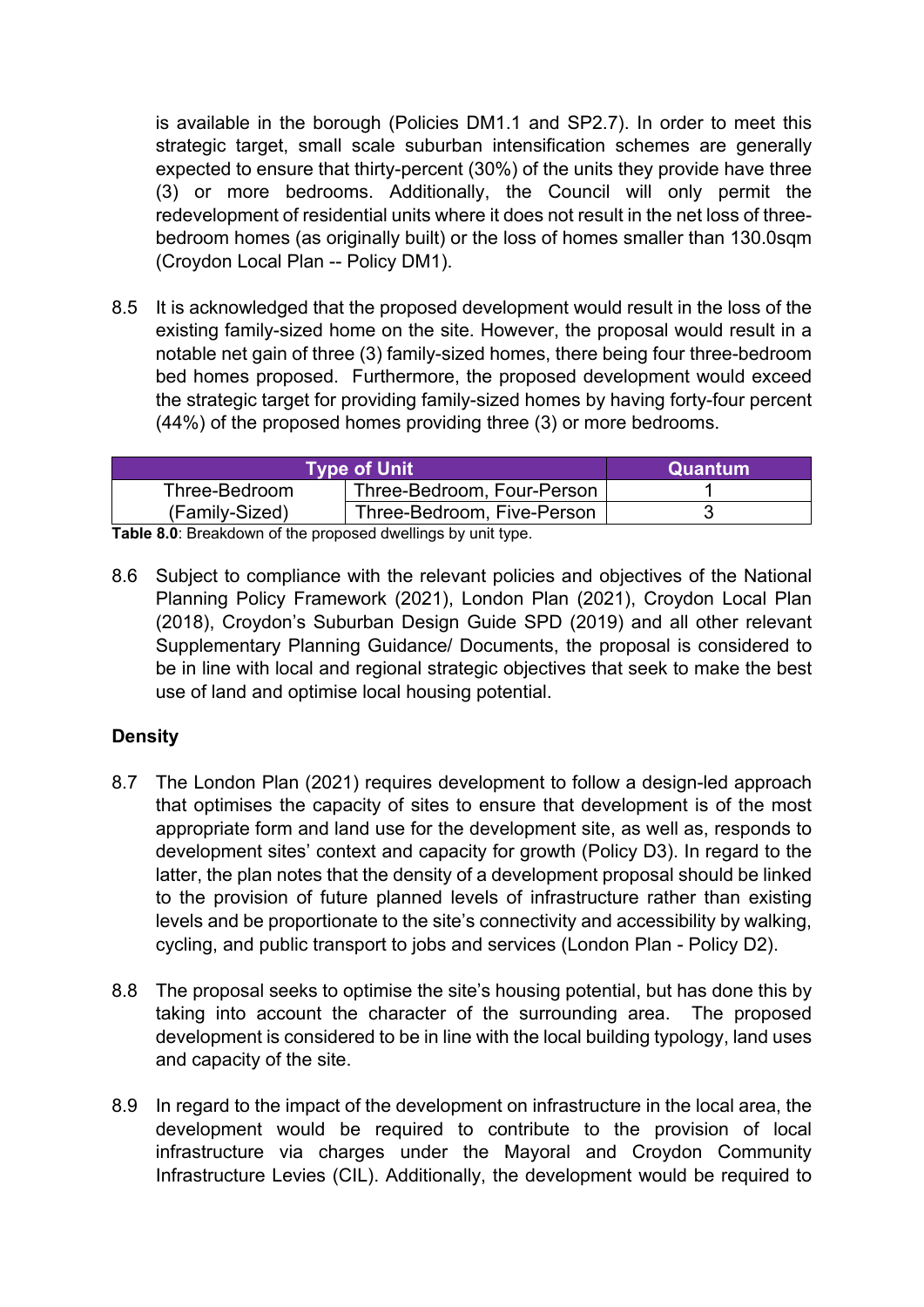make a contribution toward the provision of sustainable transport in the local area through a payment required by the Section 106 Legal Agreement that would need to be completed before the Planning Permission hereby recommended can be granted. These contributions are considered to be proportionate to the scale of the proposed development and sufficient to mitigate its expected impact on local infrastructure.

### **Architectural and Environmental Design**

- 8.10 According to the National Planning Policy Framework (NPPF) (2021), the creation of high quality, beautiful and sustainable buildings and places is fundamental to what the planning and development process should achieve (Paragraph 126). Therefore, the NPPF (2021) requires planning policies and decisions to ensure developments are visually attractive as a result of good architecture, layout and appropriate and effective landscaping yet are sympathetic to local character and history, including the surrounding built environment and landscape setting, while not preventing or discouraging appropriate innovation or change (e.g. increased densities) (Paragraph 130).
- 8.11 In accordance with NPPF (2021) policy on 'achieving well-designed places', Croydon's Local Plan (2018) requires development proposals to be of high quality and respect: the development pattern, layout and siting; scale, height, massing, and density; and appearance, existing materials and built/natural features of the surrounding area and Place of Croydon in which it is located (Policy DM10).
- 8.12 With regard to the local character of the application site and its surroundings, both Croydon's Borough Character Appraisal (2015) and Local Plan (2018) identify Coulsdon as a small suburban settlement surrounded by green areas of Green Belt (Character Appraisal - Page 26; Local Plan - Paragraph 11.70). Furthermore, the Borough Character Appraisal (2015) notes that Coulsdon is relatively verdant in character with tree lined streets and its detached houses are mainly found on larger hillside properties with landscaped front and rear gardens (Pages 30 & 31).

#### Typology and Siting

8.13 It is noted that the block of flats proposed would respond well to the prevailing building line along Woodcote Grove Road and provide a suitable setback from Meadow Rise. As such, it would successfully address its corner plot location without appearing overbearing. Furthermore, it would provide residential accommodation across four (4) internal levels while presenting itself as a sensibly scaled-up model of the large detached dwellinghouses characteristic of the local area. Consequently, the building would appear distinguished but not out of keeping with character of the local built environment.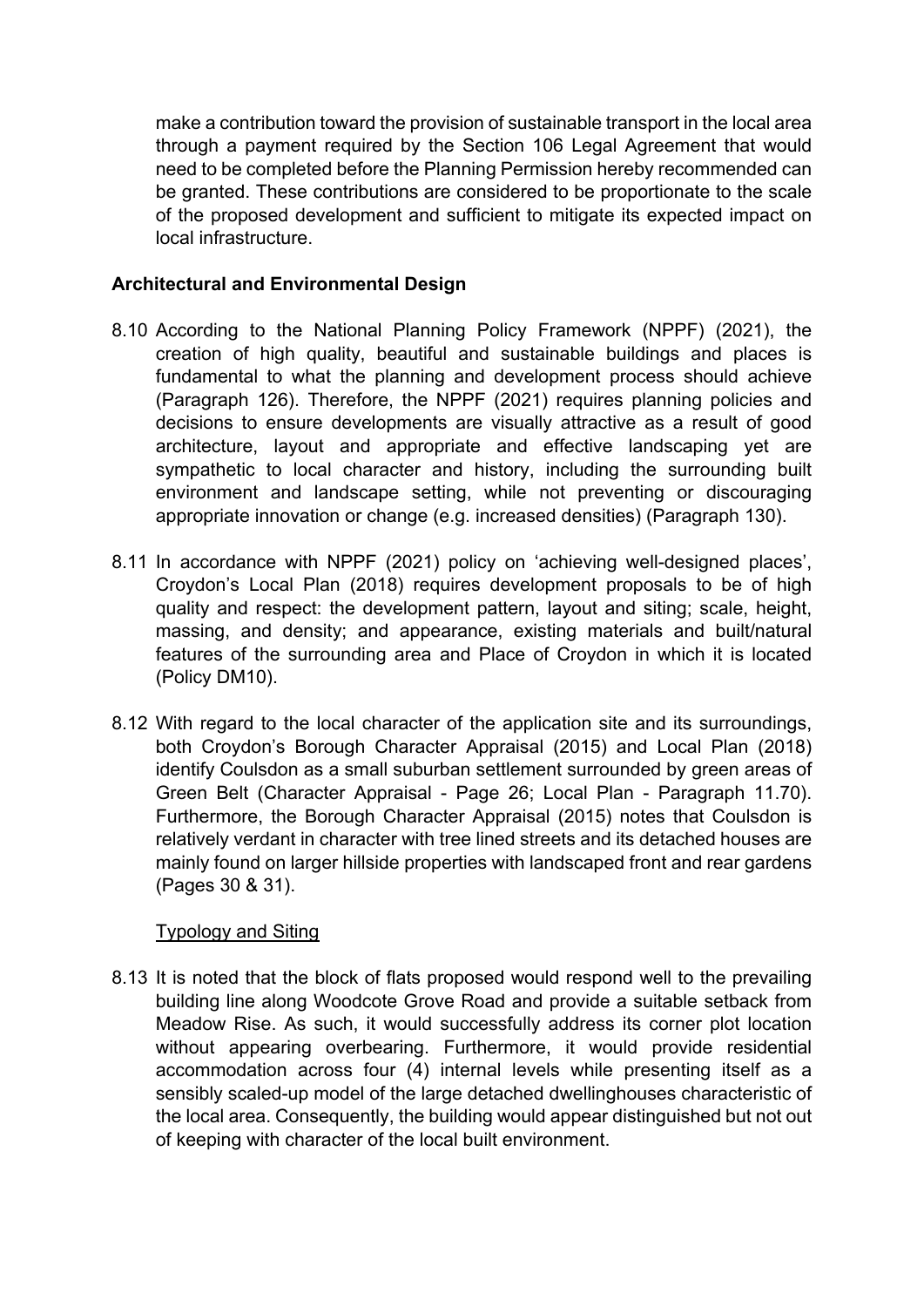

 **Image 8.1**: Existing (Top) and Proposed (Bottom) Site Plans.

#### Character and Materials

- 8.14 In the current London Plan's identification of the city's form, character and capacity for growth, the plan recognises that as change is a fundamental characteristic of London, respecting character and accommodating change should not be seen as mutually exclusive (Paragraph 3.1.7). Therefore, development attempting to be considerate of local character need not preserve things in a static way but rather ensure an appropriate balance is struck between existing fabric and any proposed change (Paragraph 3.1.7).
- 8.15 The SDG (2019) explicitly states that the built character of an area is not defined by the people who live there, but rather the physical characteristics of which it is composed (Paragraph 2.7.1). As such, character can change over time and it is possible for well-designed proposals to be integrated into an existing community and have a positive effect on that area (SDG - Paragraph 2.7.1).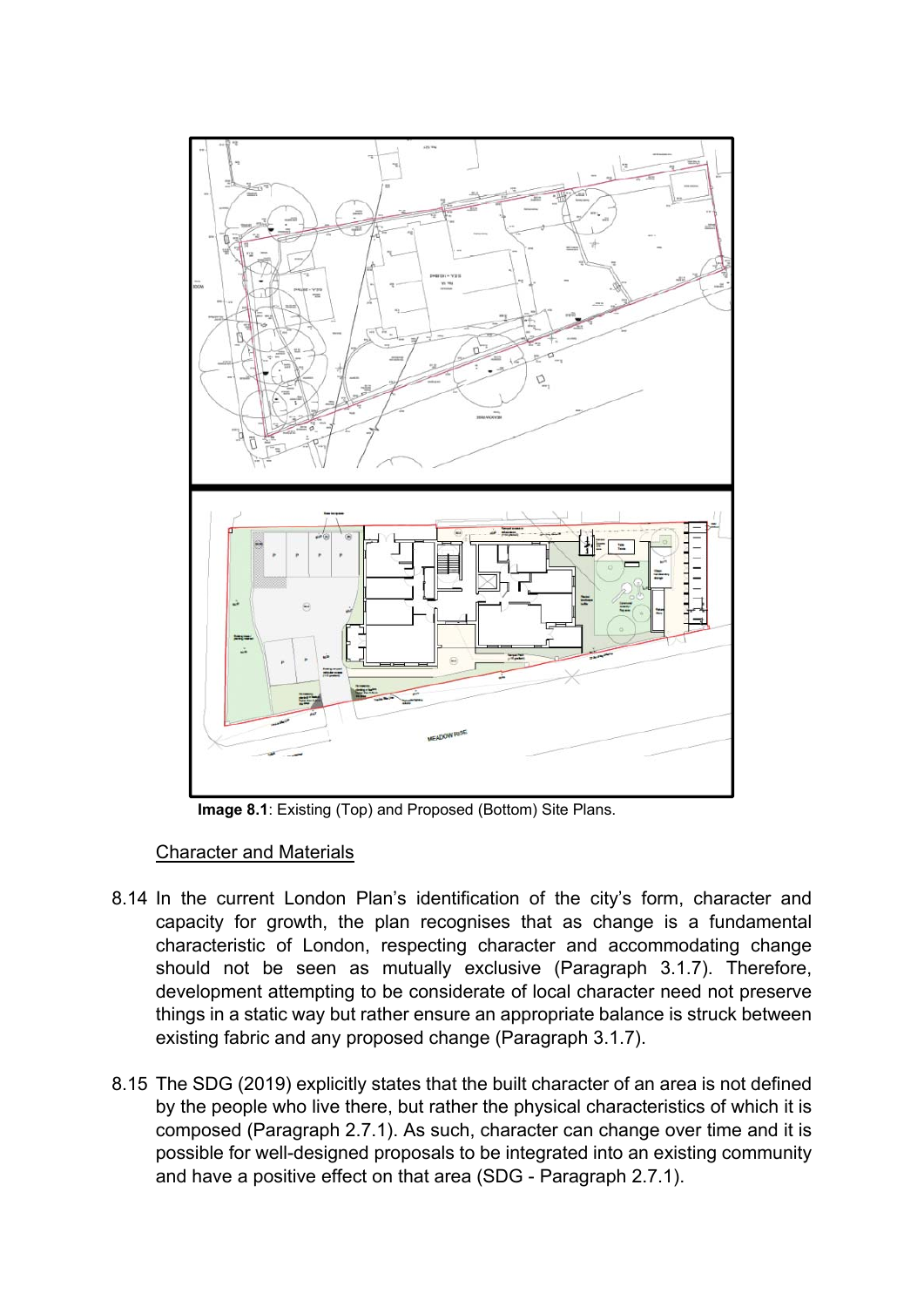- 8.16 In light of the SDG's (2019) identification of what does not define character, the fact that the proposed development would result in a single-family building being replaced with a multi-family building is not negative mark against the proposal. Furthermore, it is noted that family neighbourhoods are not limited to areas comprised of only single-family houses as families can live within multi-dwelling buildings. In this regard, the proposed development would provide three (3) additional family-sized dwellings (four in total), that would help bring families to the local area.
- 8.17 In regard to delivery good design that is indeed considerate of local character, the London Plan (2021) states that all development must make the best use of land by following a design-led approach that requires consideration of design options to determine the most appropriate form of development that responds to a site's context **and** capacity for growth (Policy D3; Emphasis Added). Furthermore, the buildings and spaces to be delivered should positively respond to local distinctiveness through their layout, orientation, scale, appearance and shape, with due regard to existing and emerging street hierarchy, building types, forms and proportions (London Plan - Policy D3). The London Plan (2021) is supported by the Croydon Local Plan (2018) that states proposal should be of a high quality and respect the appearance, existing materials and built and natural features of the surrounding area (Policy DM10).
- 8.18 In attempting to provide a well-designed proposal, the SDG (2019) advises that development does not need to replicate existing qualities and can evolve the character of an area by referencing and reinforcing existing architectural styles or introduces new well-designed architectural styles that add interest to the area including increased building sizes (Paragraph 2.7.2).
- 8.19 It is clear that the design of the proposed building is a nod to the Arts and Craft style, which is prevalent in Croydon and particularly so in the area surrounding the application site. Over the course of the submission and assessment of the subject application, the scheme has been refined to deal with various design issues. The result is a proposed design that responds well to the character of the local street scenes and would sit comfortably within their settings. Furthermore, the high-quality material palette proposed is appreciably considerate of the local architectural context.

#### Height and Scale

8.20 According to Croydon's Local Plan (2018), development proposals should seek to achieve a height of three-storeys while respecting the height of existing buildings (Policy DM10.1). In this regard, the proposed development would provide residential accommodation and supporting amenities across four (4) internal levels within a building that would appear two-storeys in height. It is acknowledged that in order to accommodate four levels above ground, the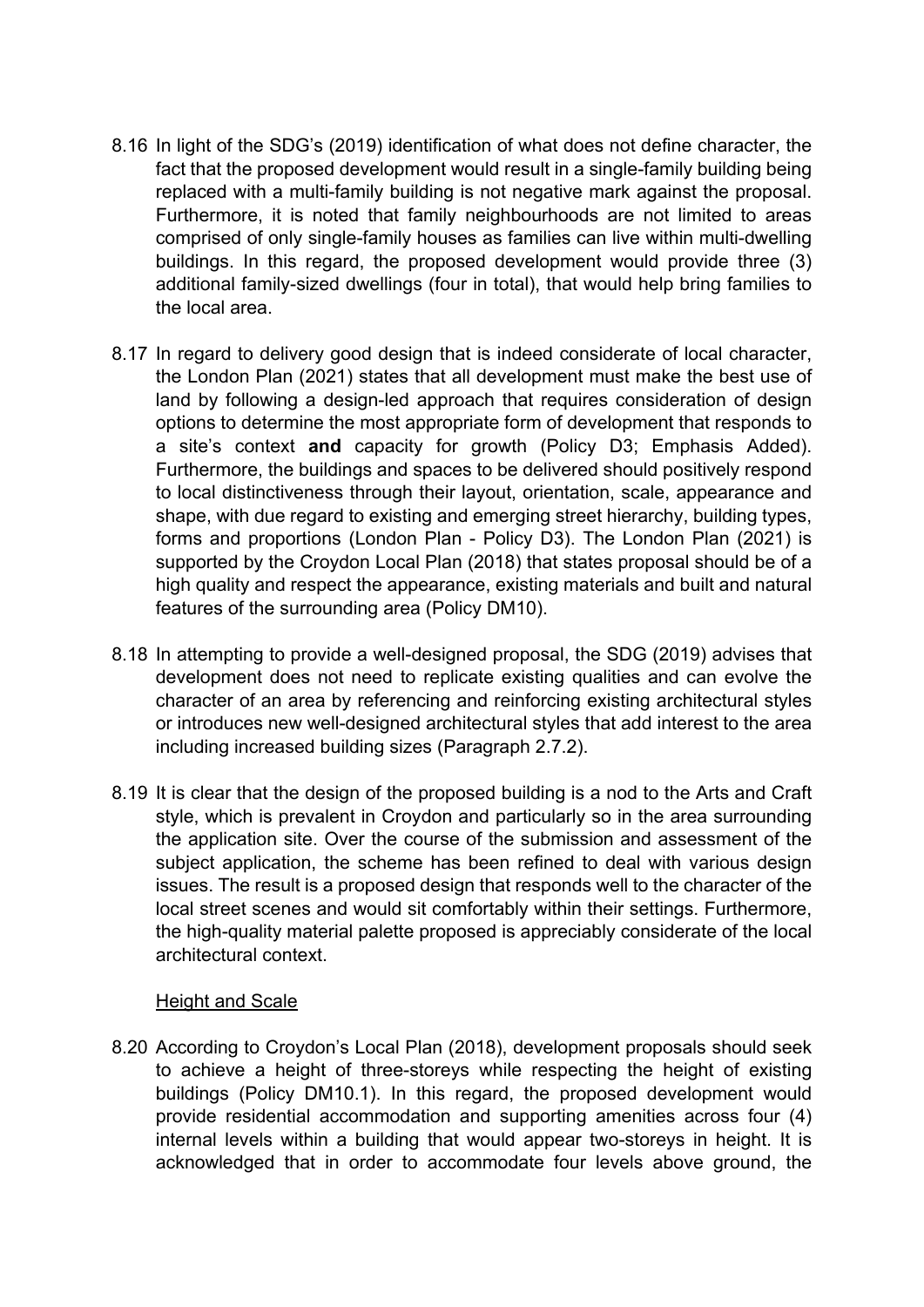proposed building would rise around 3.0m higher than the two-storey buildings located on neighbouring properties. However, the proposed building benefits from a design that spreads the extra height across the ground floor, first floor and roof levels to ensure the building is only relatively larger than neighbouring twostoreys buildings rather than excessively so. Furthermore, the additional height of the double-storey roof arrangement allows the proposal to meet the Croydon Local Plan's intent of seeking three-storey buildings without adding the more than 3.0m of height that would likely be needed to accommodate a second floor level and roof above.



**Image 8.2**: Proposed Woodcote Grove Road Street Scene.

#### Form and Massing

- 8.21 As noted in the subsection on character and materials above, local and regional policy on urban design requires an approach to local context that is respectful but not necessarily a replication (London Plan - Policies D1 and D3; Local Plan - Policy DM10). In regard to respecting the local pattern of development, it is acknowledged that the proposal takes advantage of the site's corner location by adopting an 'L'-shape that is broadly in keeping with the front and rear building lines along both Meadow Rise and Woodcote Grove Road. Furthermore, the articulations to the massing of the building are logical and assist with breaking up the building rather than providing an awkward, contrived and out of keeping built form. In qualitative terms, the building's form and massing is acceptable. Additionally, it appears to comply with a relevant and broadly applicable quantitative assessment tool; the 45-degree rule test.
- 8.22 When a development would result in a building projecting beyond a rear building line, the SDG (2019) states it should follow a 45-degree rule (See: Image 8.3) to avoid any detrimental impacts on adjoining amenity (Paragraph 2.11.1).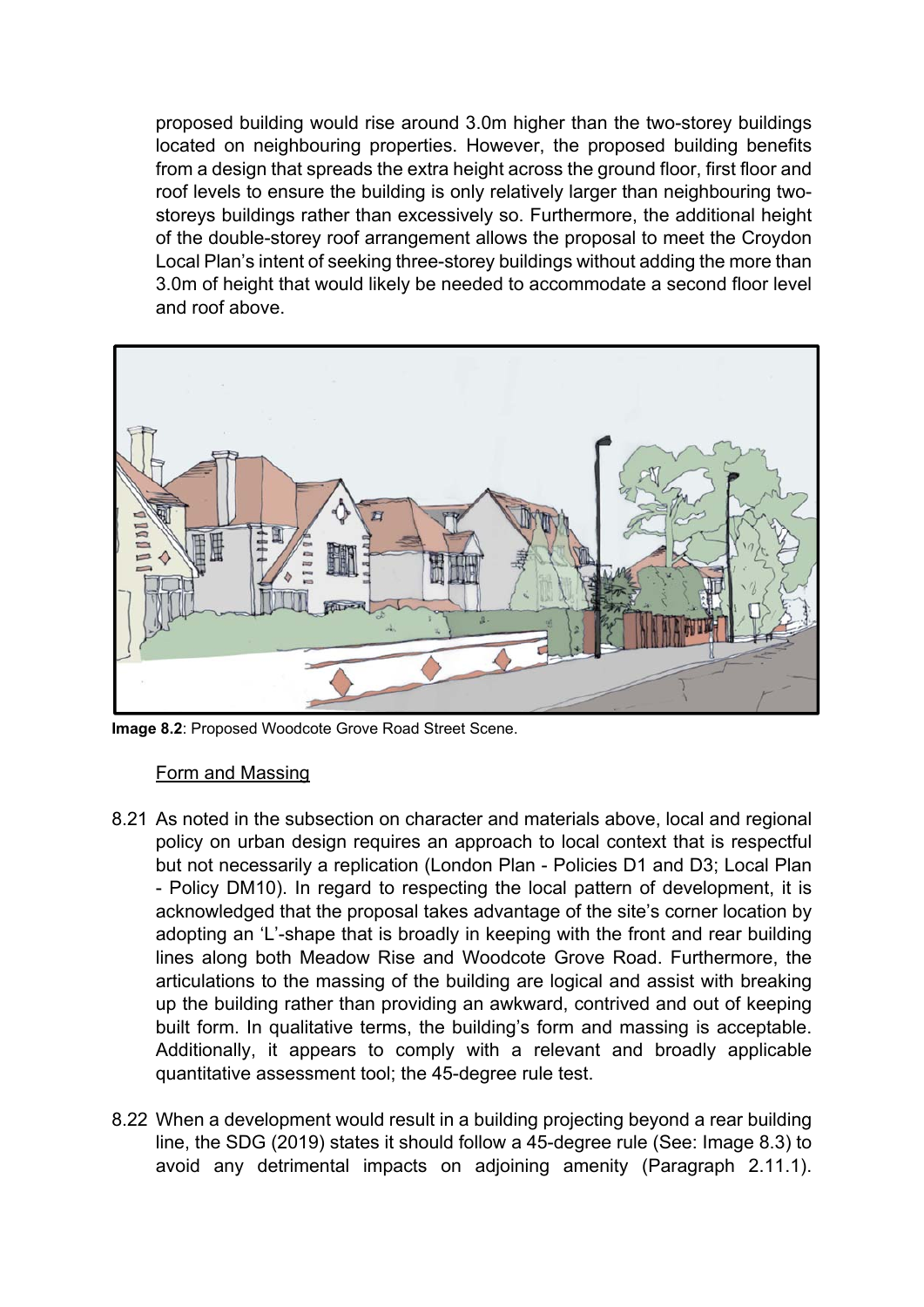However, the SDG also advises caution when dealing with the 'stepping' that could result from adhering the 45-degree rule and states that no stepping should be introduced where the stepping would overly complicate the development's form (Paragraph 2.11.3).

- 8.23 As illustrated on the Proposed Site Plan (dwg. 20.047.101P) listed in the Approved Plans, the areas of the proposed building that would project beyond the rear building lines of the existing neighbouring building at no. 121 Woodcote Grove Road would pass the 45-degree rule test on plan (See: Image 8.4). While the form of the building would be stepped, it would appear neither contrived nor illogical. The stepped 'L'-shape proposed for the block of flats would allow the development to optimise the housing potential of its corner plot location in a logical evolution to the pattern of development as described in Section 2.14 of Croydon's SDG.
- 8.24 In regard to the width of redevelopment proposals such as the subject application, the SDG (2019) states that the width of a proposal should be determined by the appearance within the streetscene and proposed proportions and fenestration of the front elevation (Paragraph 2.17.2). Additionally, developments that seek to build closer to the boundary with neighbouring plots must demonstrate consideration to the impact on neighbouring amenity as well as the rhythm of development along the street (SDG - Paragraph 2.16.2). However, policy DM10.1 requires development to be a minimum of 3 storeys and the proposal is in keeping with this. In addition,proposals for the development of corner plots should seek to accommodate additional height and depth as marker points within the townscape (Paragraph 2.14.1 of the SDG).



 **Image 8.3**: 45-Degree Test on plan.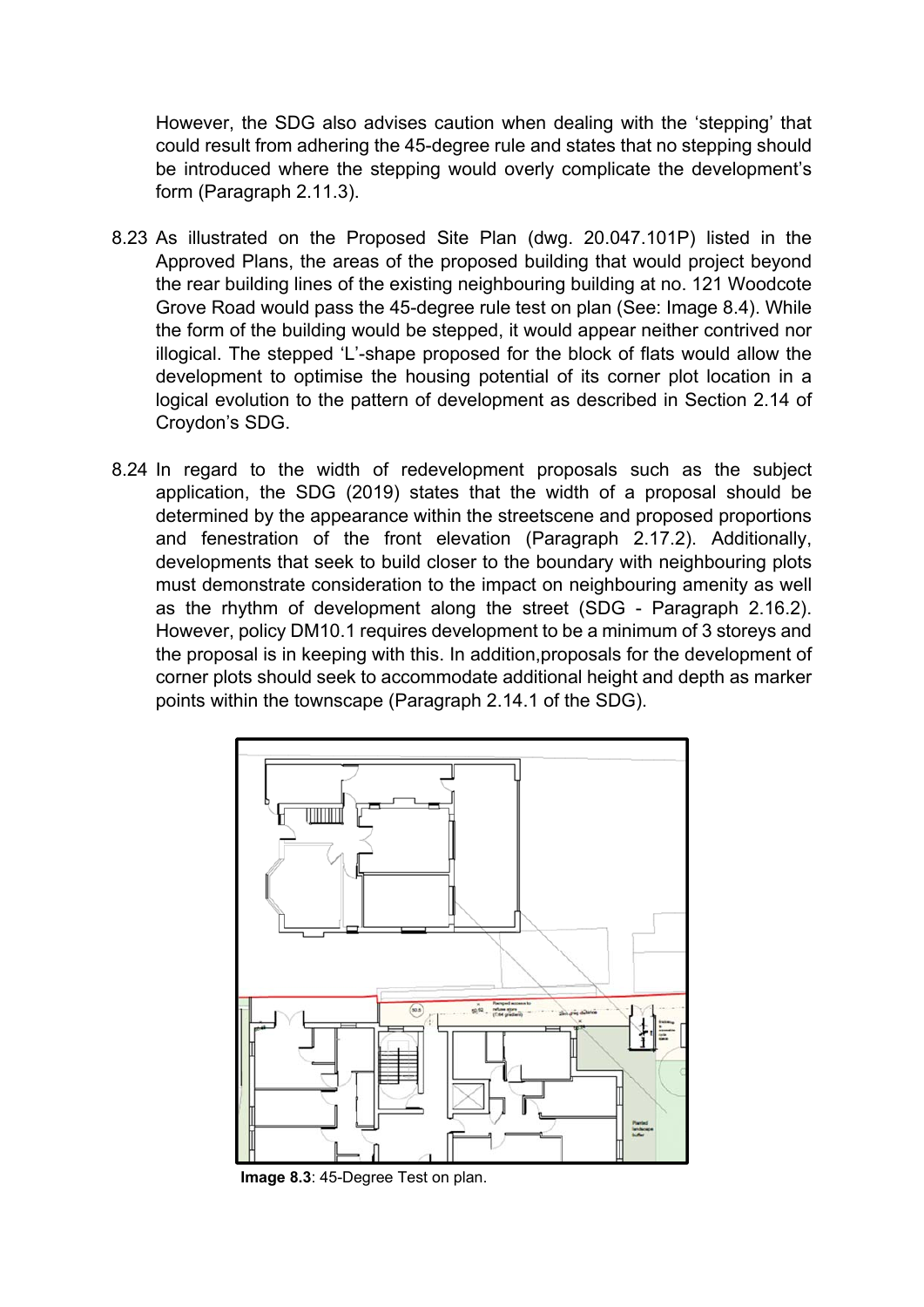8.25 With a maximum width of 24.6m, the proposal would be wider than neighbouring residential buildings. However, the design of the proposed building incorporates generous setbacks from the side boundaries of the site by retaining large side gardens. As a result, the width of the proposed block would be appropriate for the site. Additionally, the balanced fenestrations and adoption of roof profiles characteristic of the Arts and Craft style would soften the impact of the building's larger massing and is in line with the requirements of policy DM10(c) of the Local Plan.

### **Local Amenity**

8.26 The Croydon Local Plan (2018) states the Council will support development proposals that ensure they protect the amenity of the occupiers of adjoining buildings and do not result in: direct overlooking at close range or habitable rooms in main rear / private elevations; significant loss of existing sunlight/daylight levels of adjoining occupiers; and direct overlooking of private outdoor space (with the exception of communal open space) within 10.0m perpendicular to the rear elevation of a dwelling (Policy DM10).

#### Enclosure & Impact on Light

- 8.27 It is noted that the proposed block of flats would be setback a sufficient distance from the rear and western side boundaries of the application site to provide a notable and appreciable buffer to the dwellings on the adjoining properties at 1B Meadow Rise and 121 Woodcote Grove Road. These suitable separation distances (i.e. 5.8m to 15.7m) and a considerate height for the proposed building would prevent any undue enclosure or losses of light at these adjoining properties.
- 8.28 It is also noted that the proposed block of flats would project only marginally further than an existing outbuilding on the other side of the boundary with no. 121 Woodcote Grove Road. As such, the existing building on the adjoining property would have more of an impact on the level of amenity provided within the adjoining garden than the subject development.

#### Impact on Outlook

8.29 As noted previously in this report (Images 8.3 and 8.4), the proposed building would not encroach beyond the 45-degree on plan rule test described and illustrated in the SDG (2019). Additionally, all buildings proposed are sufficiently setback from dwellings on adjoining properties (See: Image 8.5). Therefore, it is noted that the proposed development would not give rise to any undue enclosure or losses of outlook from the neighbouring properties.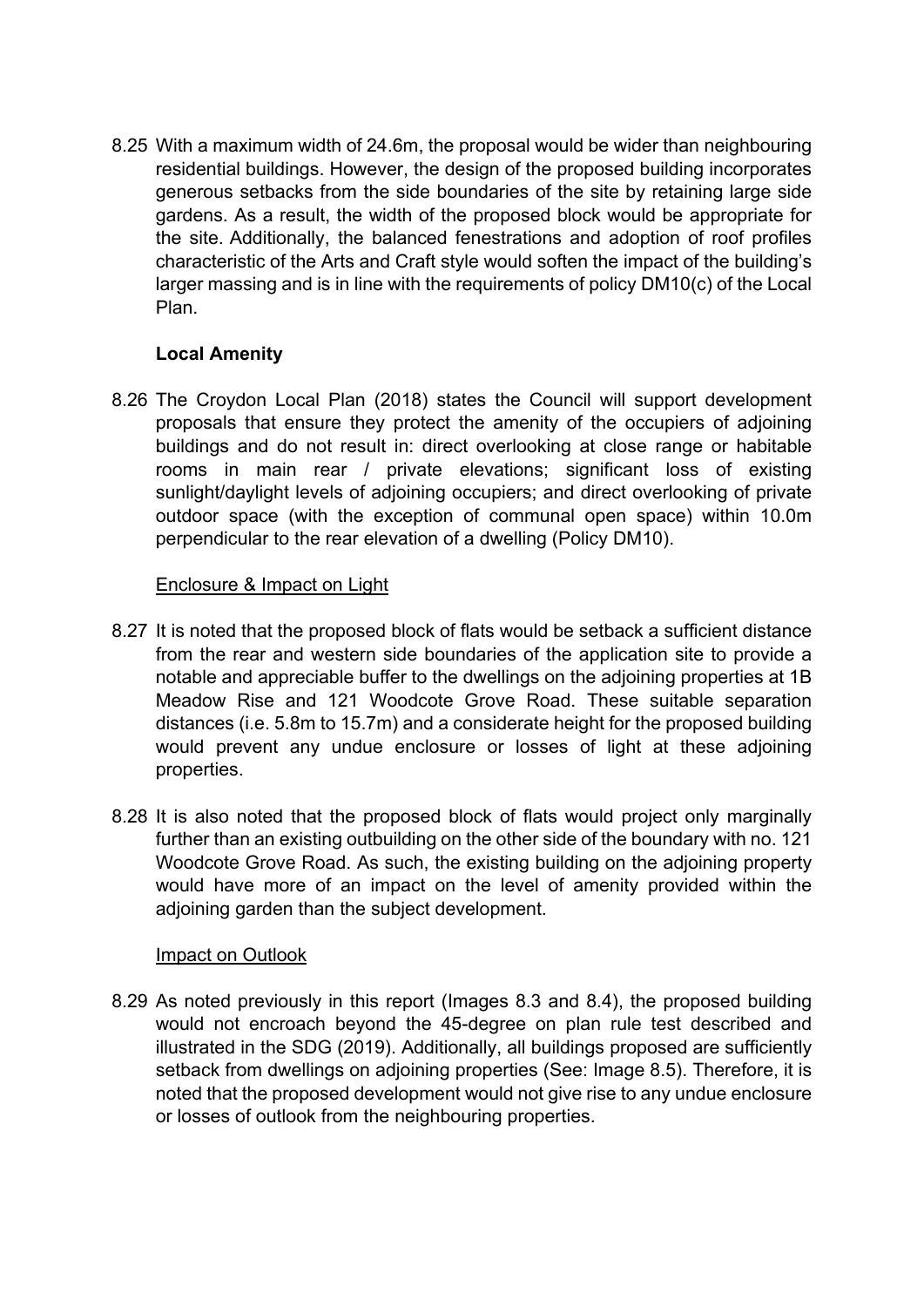#### Impact on Overlooking

- 8.30 It is noted that the door and window openings proposed for the front elevation of the proposed building would have no more of an impact on privacy at neighbouring properties than existing openings located on the same elevations of the existing dwellinghouse and neighbouring dwellings. While is acknowledged that the rear-facing windows proposed for the upper floors of the proposed block of flats could introduce opportunities for the overlooking of the adjoining property at no. 121 Woodcote Grove Road, any such opportunities would be avoided through the use of fixed and obscured-glazed windows. The use of such openings would be secured via an obscured-glazed and non-opening window condition included with this recommendation.
- 8.31 The window openings proposed for the side elevations of the proposed building would have no more of an impact on privacy at neighbouring properties than existing openings located on the front and rear elevations of the existing dwellinghouse and neighbouring dwellings. Furthermore, the proposed openings would be sufficiently setback from neighbouring properties (i.e. no less than 15.0m) to avoid any undue overlooking.

#### Noise & Activity

8.32 Although the proposed development would increase the intensity of the residential use of the site, the density of development would be in keeping with carrying capacity and scale of the large suburban property. Therefore, the level of activity, disturbance and noise generated by the redevelopment would be in keeping with the levels expected in an area that can accommodate moderate intensification. However, the recommendation includes numerous noise-related conditions that would ensure noise emissions from mechanical equipment associated with the development are acceptable.

### **Quality of Accommodation**

8.33 According to the Technical Housing Standards – Nationally Described Space Standard (2015), all of the dwelling units proposed would provide a sufficient amount of Gross Internal Area (GIA) (See: Table 3.0). Therefore, all of the dwellings are deemed capable of providing acceptable amounts of living space to future occupants. It is also noted that the practicality, efficiency and effectiveness of the internal layouts proposed for the dwellings would provide future occupants with functional, as well as, pleasant spaces capable of accommodating various lifestyles and enhancing well-being.

| <b>Flat</b> | <b>Floorspace</b><br><b>Provided</b> | <b>Floorspace</b><br><b>Required</b> | Number of<br><b>Bedrooms</b> | <b>Type of</b><br><b>Bedrooms</b> | <b>Occupancy</b> |
|-------------|--------------------------------------|--------------------------------------|------------------------------|-----------------------------------|------------------|
| Jnit 1      | 93.9am                               | 86.0sam                              |                              | 2 Doubles & 1<br>Single           |                  |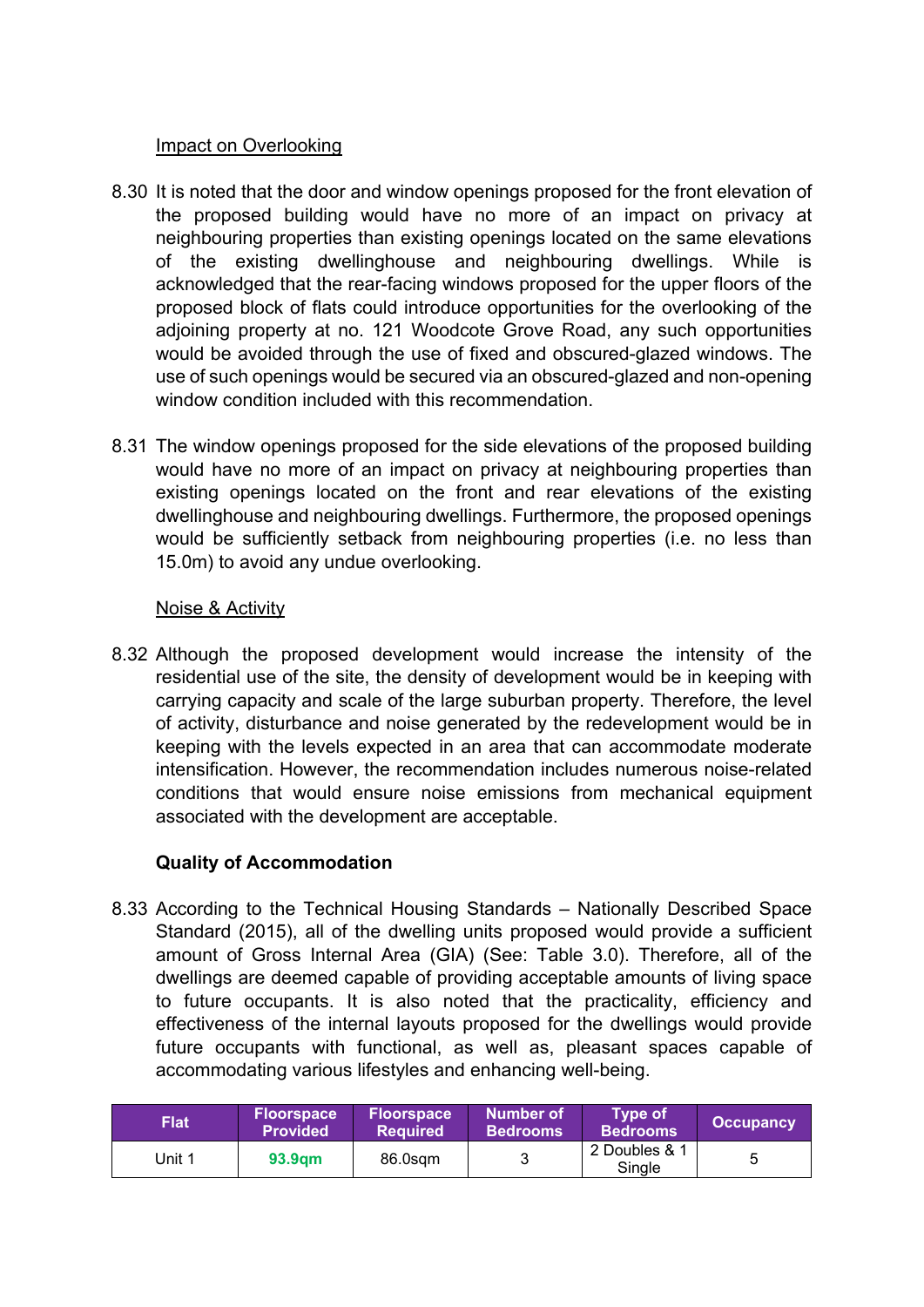| Unit 2 | <b>89.2sqm</b>  | 86.0sqm    | 3 | 2 Doubles & 1<br>Single | 5              |
|--------|-----------------|------------|---|-------------------------|----------------|
| Unit 3 | <b>120.6sqm</b> | $50.0$ sqm |   | 1 Double                | $\overline{2}$ |
| Unit 4 | <b>61.8sqm</b>  | $61.0$ sqm | 2 | 1 Double & 1<br>Single  | 3              |
| Unit 5 | 74.4sqm         | 74.0sqm    | 3 | 1 Double & 2<br>Singles | 4              |
| Unit 6 | <b>50.0sqm</b>  | $50.0$ sqm |   | 1 Double                | $\overline{2}$ |
| Unit 7 | <b>61.8sqm</b>  | $61.0$ sqm | 2 | 1 Double & 1<br>Single  | 3              |
| Unit 8 | <b>59.6sqm</b>  | $50.0$ sqm |   | 1 Double                | 2              |
| Unit 9 | <b>99.0sqm</b>  | 86.0sqm    | 3 | 2 Doubles & 1<br>Single | 5              |

**Table 3.0**: Details of dwellings to be provided.

- 8.34 In addition to having practical and comfortable layouts, the proposed dwellings would be located far enough away from neighbouring buildings to benefit from pleasant outlooks and good levels of natural light. Furthermore, the flats proposed for the ground floor level would benefit from defensive space and landscaping to the front of openings adjacent to common paths/spaces to ensure privacy and safety.
- 8.35 In order to provide suitable housing and genuine choice for London's diverse population (incl. disabled people, older people and families with young children), residential development must ensure that at least ten percent (10%) of dwellings are compliant with Building Regulation M4(3) and all remaining dwellings are compliant with Building Regulation M4(2) (London Plan - Policy D7). In this regard, it is noted that the provision of level access to all amenity spaces provided at ground floor level would ensure step-free access to the ground floor flats (Units 1 and 2) allowing them to be provided as M4(3) compliant units. As the proposal includes provisions for the installation of a lift, the remaining units would be provided as M4(2) compliant units. Consequently, the proposal would be sufficiently accessible, as well as, compliant with the local and regional policies requiring the internal areas of housing developments to be of the highest quality. A condition can be added to ensure compliance with this.

#### **Amenity Space**

- 8.36 According to local and regional policy, housing is expected to be of the highest quality both internally and externally (London Plan - Policy D6; Croydon Local Plan - Policy DM10). In regard to the latter, the noted policies require 5.0sqm of private outdoor space to be provide for one to two-person units with an extra 1.0sqm per every extra occupant thereafter. Furthermore, the London Plan (2021) expects these spaces to be practical in terms of their shape and utility so as to ensure the space offers good amenity (Policy D6).
- 8.37 As noted above, every dwelling unit would be provided with private amenity space in the form of a balcony, patio or roof terrace. In regard to quality, each of these amenity spaces would be considered fully accessible, genuine and fit-for-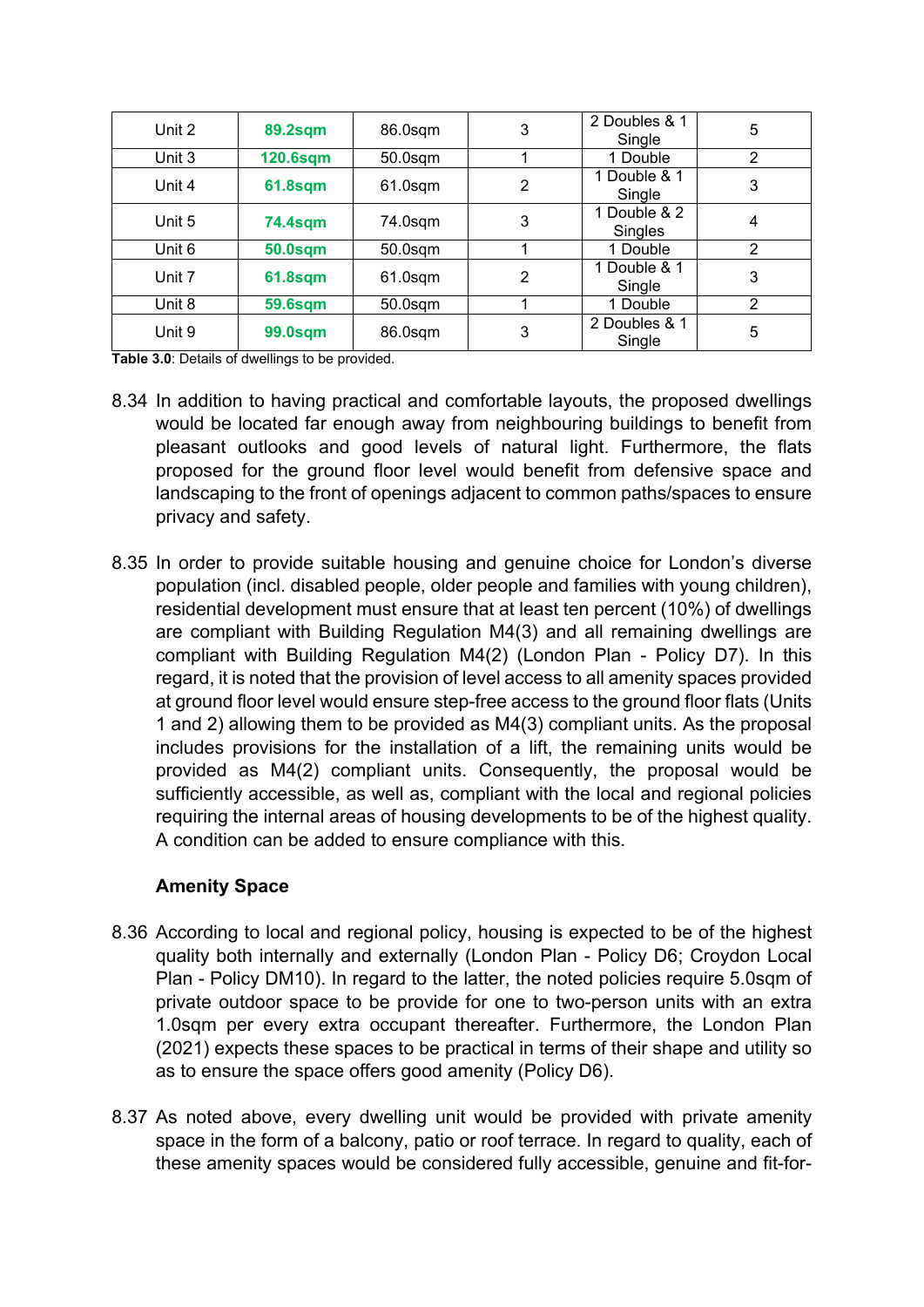purpose. However, all but the private amenity space to be provided to Unit 5 would exceed the amount of private amenity space with which future occupants of the dwellings are required to be provided by local and regional policy as detailed Table 8.1. In regard to the shortfall in size of the roof terrace proposed for Unit 5, the minor shortfall is expected to be off-set by quality of the amenity space (i.e. a well-proportioned and south-facing square terrace) and provision of a quality communal amenity space.

| <b>Dwellinghouse</b> | <b>Area of Private Garden</b> | <b>Area Required</b> | <b>Compliant</b> |
|----------------------|-------------------------------|----------------------|------------------|
| Unit 1               | $17.7$ sqm                    | 8.0sqm               | <b>Yes</b>       |
| Unit 2               | 8.2sqm                        | 8.0sqm               | <b>Yes</b>       |
| Unit 3               | 5.7sqm                        | 5.0sqm               | <b>Yes</b>       |
| Unit 4               | 6.3sqm                        | 5.0sqm               | Yes              |
| Unit 5               | $7.1$ sqm                     | 8.0sqm               | <b>No</b>        |
| Unit 6               | 5.7sqm                        | 5.0sqm               | Yes              |
| Unit 7               | $6.3$ sqm                     | 5.0sqm               | Yes              |
| Unit 8               | 5.9sqm                        | 5.0sqm               | Yes              |
| Unit 9               | 8.3sqm                        | 8.0sqm               | Yes              |

**Table 8.1**: Details of private amenity space to be provided.

8.38 The private gardens to be provided within the development would be complemented by 67.5sqm of usable communal amenity space in a walled side garden. It is also noted that despite the fact that the proposal is not required by policy to include any children's play space, the proposed inclusion of play equipment in the walled garden would ensure child play would be accommodated within the development.

### **Trees and Landscaping**

8.39 As the inclusion of greening measures in new development will result in an increase in green cover, the London Plan (2021) states that such measures should be integral to planning the layout and design of new buildings and developments (Policy G5). However, it is noted that only major developments are required by regional policy to achieve an identified urban greening factor (UGF). Nevertheless, both local and regional policy requires development proposals to manage impacts on biodiversity and aim to secure net biodiversity gain, (London Plan - Policy G6; Croydon Local Plan - Policies DM27 and SP7).

#### Landscaping & Biodiversity

- 8.40 In recognition of the local landscapes' contribution to visual amenity, the Council requires proposals to incorporate hard and soft landscaping that provides visual attractive that are easily accessible, safe for all users, and provide a stimulating environment (Local Plan - Policy DM10.8). Policy DM10.8 of the Croydon Local Plan also states that proposals should seek to retain existing landscape features that contribute to the setting and local character of an area.
- 8.41 It is acknowledged that tree-lined streets and front gardens are characteristic of the leafy suburban area that is Coulsdon. In this regard, it is noted that proposed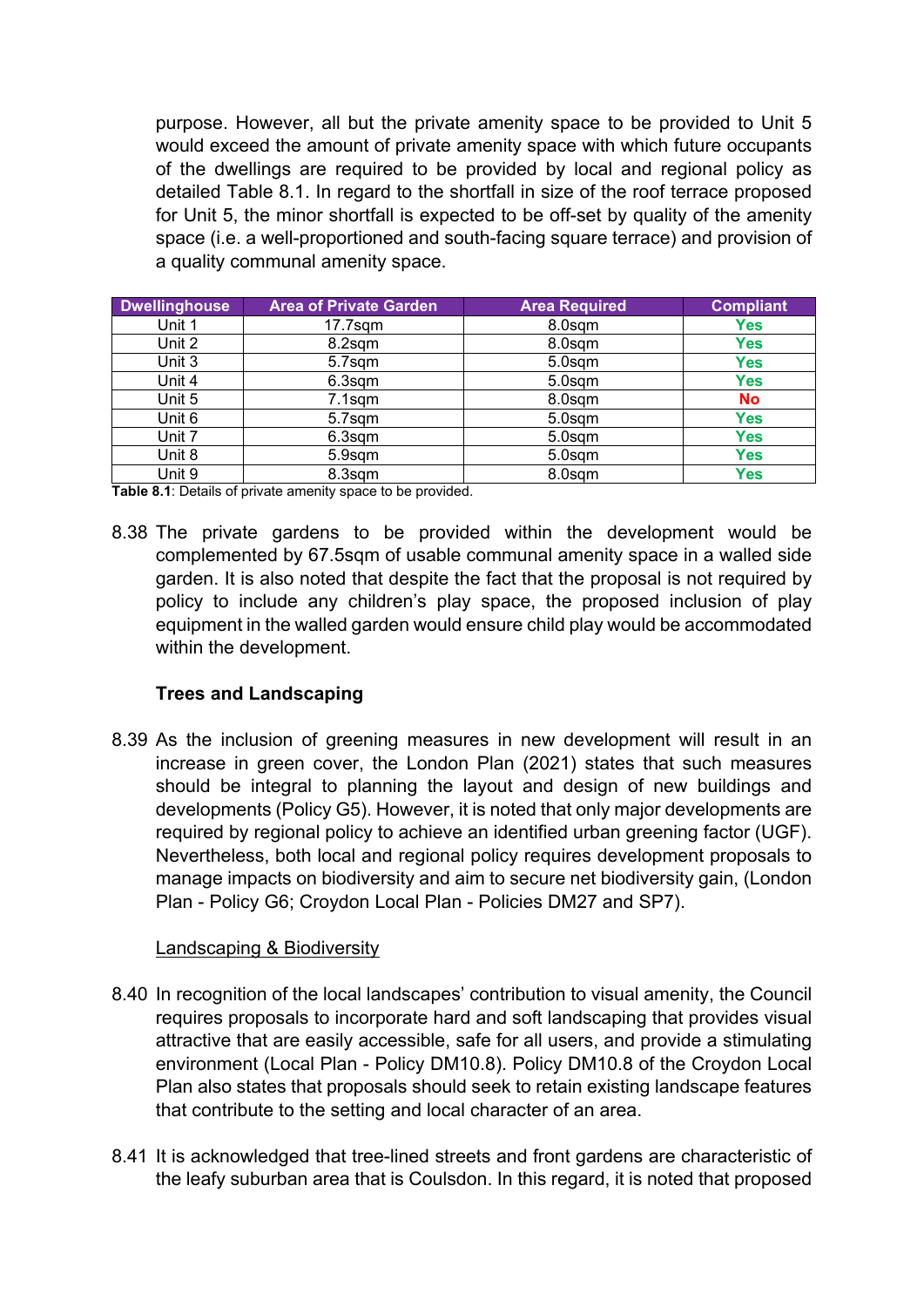development would not only increase the level of urban greening on-site but also ensure that the unbuilt environment proposed would be integrated into the design of the built environment proposed. As a result, the holistic design of the proposed development would respect the local suburban character and maximise the utility of the urban greening used to achieve this design objective. Furthermore, the variety of softly landscaped spaces to be provided would make notable contributions to biodiversity.

## Trees

- 8.42 The Council seeks to protect and enhance the borough's woodlands, trees and hedgerows by requiring all development proposals to comply with the recommendations of BS5837 2012 (Trees in relation to design, demolition and construction) or equivalent and resists development that would result in the avoidable loss or the excessive pruning of preserved trees or retained trees (Croydon Local Plan -- Policy DM28).
- 8.43 The design of the proposed development would allow the retention of most of the existing individual and groups of trees on-site. In particular, it is noted that rows of pine trees along the main and return frontages of the property (G12), which were to be felled in the previously refused application, would be pruned but retained. While the proposal would also involve the loss of multiple mature trees, it is noted that all of these trees were graded as Category 'U' (i.e. low value) in the arboricultural impact assessment submitted with the application. Additionally, the loss of the trees is to be off-set by the planting of replacement trees. In regard to the trees to be planted, the Council's Tree Team noted that trees of the appropriate canopy size, height and species proposed could be used in a finalised tree planning/replacement scheme to ensure the development is acceptable in planning-related arboricultural terms. Therefore, this recommendation includes a Landscaping Management plan condition designed to secure the submission and approval of a suitable tree planting scheme prior to the first occupation of the development.

### **Local Transport**

- 8.44 Development within the borough and Greater London is expected to deliver patterns of land use that facilitate residents making shorter, regular trips by walking or cycling. (London Plan - Policy T2; Croydon Local Plan - Policies DM16, DM29 and SP8). Therefore, the cumulative impacts of development on public transport and the road network capacity (incl. walking and cycling), as well as associated effects on public health must be considered and mitigated (London Plan - Policy T4). Additionally, development proposals must also avoid increasing highway danger (London Plan - Policy T4).
- 8.45 Although the application site has a 'very poor' PTAL rating of 1B, public transport is available as an option in the area. However, locals may need to rely more on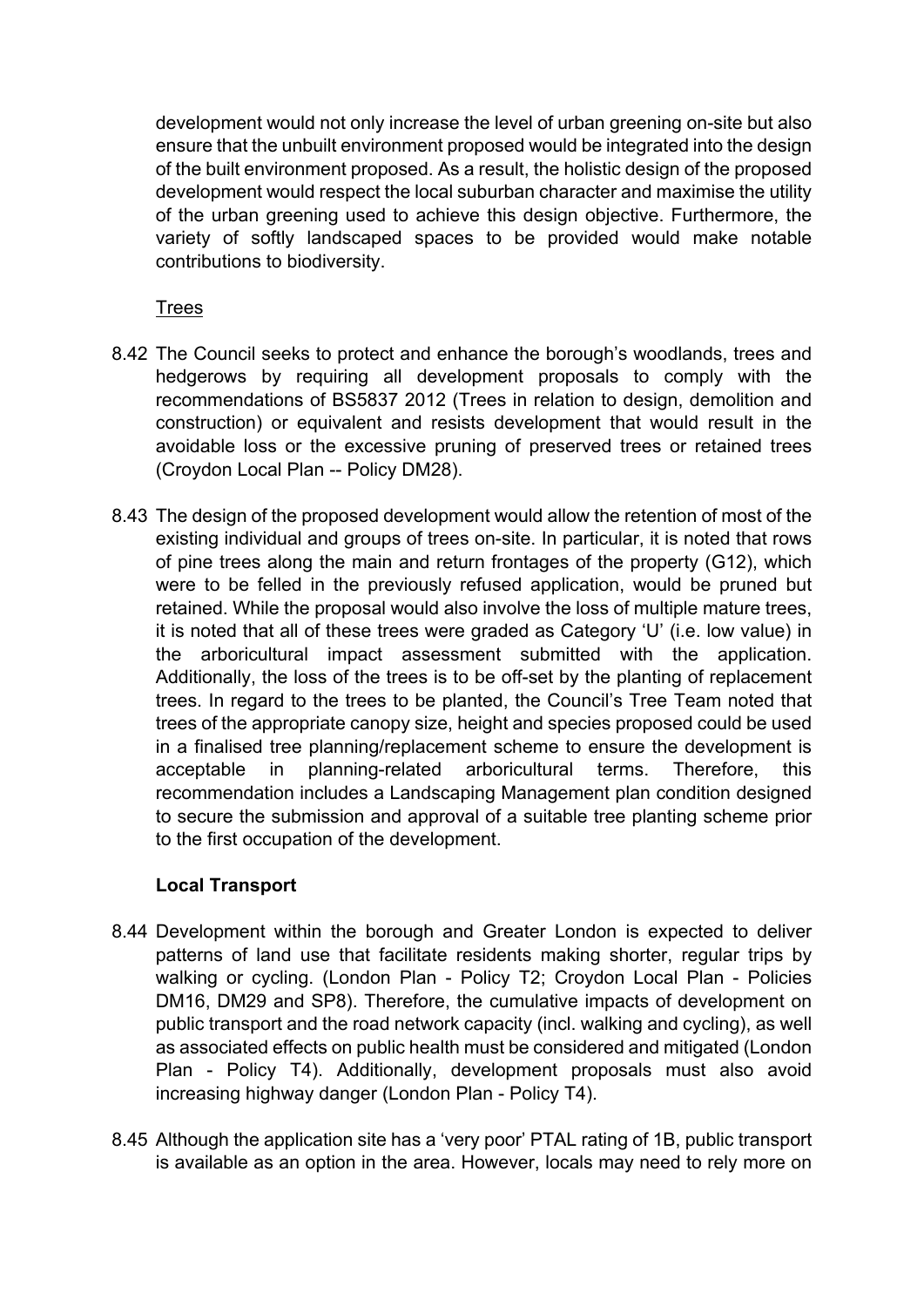the use of cycles and private vehicles than those living in areas more suited to car-free development. The lack of any local parking restrictions and the site's proximity to local through roads is convenient for road-based transport options. Therefore, future occupants of the proposed development would be able to select from a variety of modes of transport including: walking, cycling, using public transport and driving a private vehicle.

#### Access Arrangements

- 8.46 Footpaths running off the public footpath along Meadow Rise would provide pedestrians with step-free access to the front entrance of the block of flats and cyclists with step-free access to the cycle stores. Furthermore, this recommendation includes a condition requiring the submission and approval of construction drawings for the car park and connecting footpaths completed in accordance with the relevant accessible building regulations. The existing vehicular access to the site would be modified by shifting the vehicle crossover approximately 5.0m further away from Meadow Rise's junction with Woodcote Grove Road. However, the requisite visibility sightlines appear to be retained. Nevertheless, this recommendation includes a landscaping condition that would ensure the boundary treatments in close proximity to the vehicle access would not be a detriment to pedestrian, cyclist and vehicle safety. Additionally, conditions regarding a Construction Logistics Plan, highways conditions survey, and threshold level are also included.
- 8.47 It is noted that there is a School Road Resident Access scheme in operation along Meadow Rise. Additionally, the proposed development would require the formation of the new crossover, reinstatement of the public footpath, relocation of an existing street lighting column, and relocation of any utilities affect by the proposal, which would all to be completed in accordance with the Council's adopted standards. Therefore, to sufficiently mitigate the proposed developments impact on local highways, the Applicant/Developer will be required to enter into a Section 106 Legal Agreement with the Council designed to ensure only future occupants provided with an on-site vehicle parking spaces could access the School Road Resident Access scheme and a Section 276 Legal Agreement designed to secure the appropriate design and timely completion of the highway modifications/improvements.

#### Car Parking

8.48 According to the London Plan (2021), a development providing five (5) units with one (1) to two (2) bedrooms and four (4) units with three (3) or more bedrooms in an area with a PTAL Rating of 0-1 should provide no more than eleven (11) vehicle parking space (Table 10.3). In line with regional maximum parking policy, the Council considers the provision of one (1) vehicle parking space per dwelling to be acceptable on suburban sites such as the host property. Therefore, the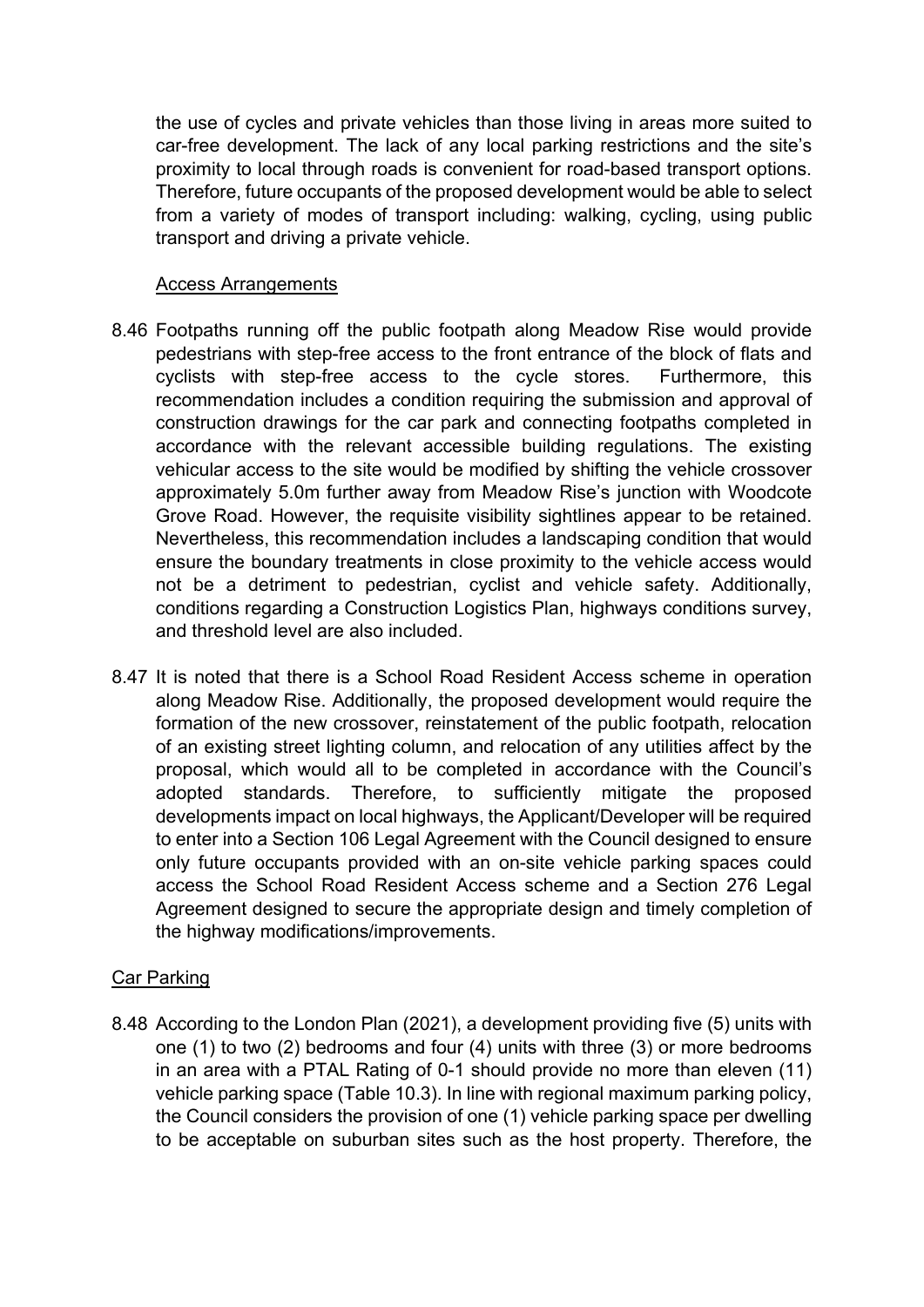proposed development would be expected to ensure that at least nine (9) vehicle parking spaces could be provided without contributing to on-street parking space.

- 8.49 It is noted that the proposed development would provide six (6) off-street vehicle parking spaces. In this regard, it is acknowledged that the Transport Statement prepared by RGP and submitted with the application correctly asserted that the on-street parking stress levels are at a level where the overspill of three (3) vehicles from the off-street parking to on-street parking would not be detrimental to the ready availability of on-street parking in the local area. Therefore, the vehicle parking arrangement proposed would be acceptable in terms of its impact on the carrying capacity of the local transport network.
- 8.50 In regard to the type of parking spaces to be provided, it is noted that one (1) of the vehicle parking spaces would be provided as a blue badge holder space. Additionally, two (2) of the six (6) spaces would be provided with active electric vehicle charging points (EVCPs) and the remaining four (4) being designed as passive EVCPs. These provisions would be in line with regional policy and their provision in accordance with relevant design standards would be secured by conditions included with this recommendation.
- 8.51 In order to minimise future occupant's reliance on private vehicles, the Applicant/Developer would need to enter a Section 106 Legal Agreement designed to secure funding of £1,500 per unit to be put toward local improvements to sustainable transport. The £13,500 in total contributions would be used to fund particular initiatives such as providing on-street bays for car clubs with ECVPs, traffic orders for the lining of the car club bays (~£2,500), and the general expansion of the EVCP network in the area.

# **Environmental Sustainability**

### Air Quality & Water Use

8.52 In order to reduce greenhouse gas emissions and deliver development that is adaptable in a changing climate, the Council requires minor new-build residential developments to achieve the national technical standard for energy efficiency in new homes (2015) and all new-build residential development to meet a minimum water efficiency standard of 110.0l per person per day (Local Plan - Policy SP6). Therefore, this recommendation includes an Emission Rate & Water Use condition designed to ensure future compliance.

### Flood Risk Management

8.53 In order for the Council to ensure that development within the borough reduces flood risk and minimises the impact of flooding, Policy DM25 of the Croydon Local Plan (2018) requires development proposed within areas at risk of flooding development to incorporate flood resilience and resistant measures into the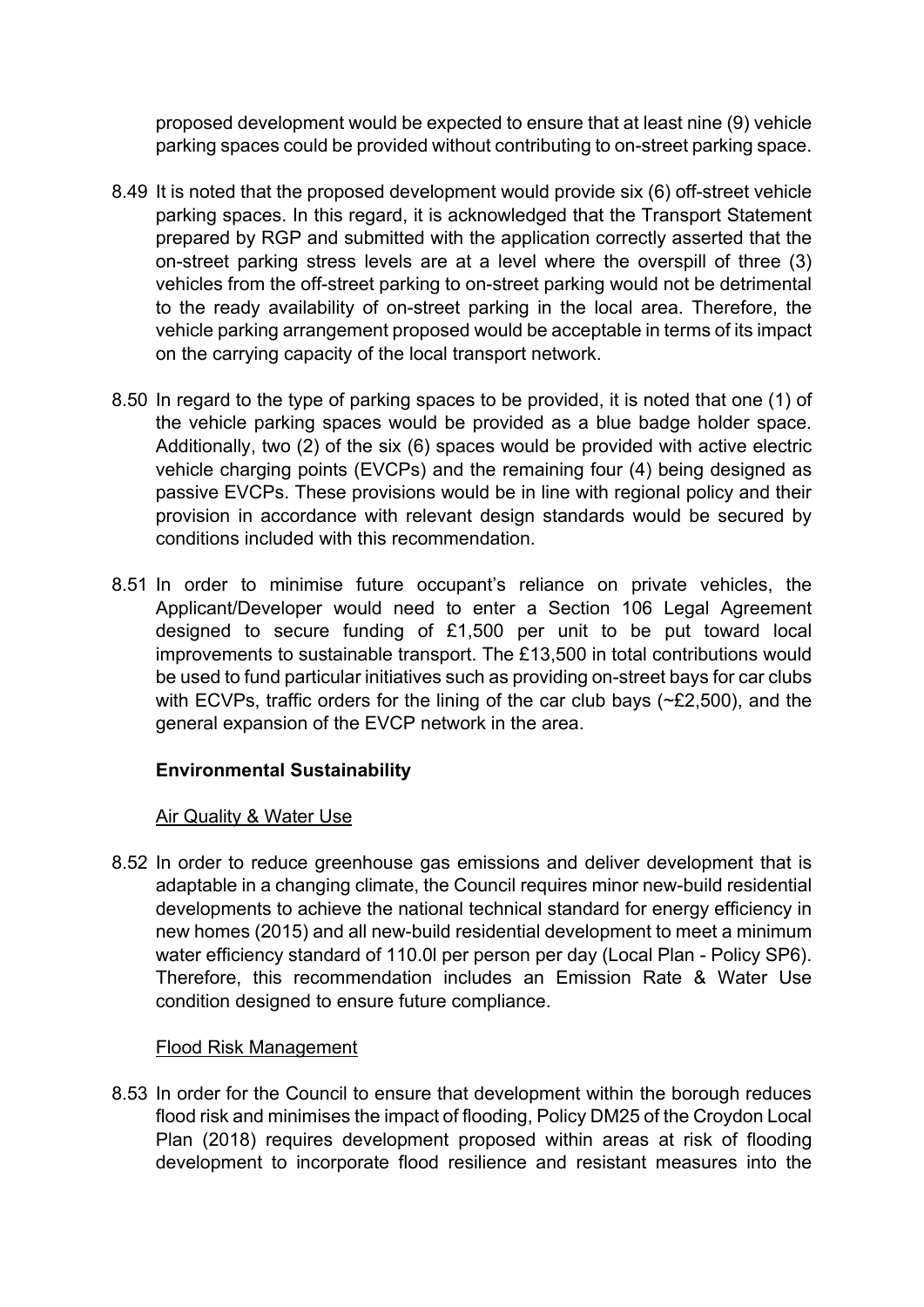design, layout and form of buildings to reduce the level of flood risk both on site and elsewhere.

8.54 As the application site is located within a Critical Drainage Area, the applicant submitted a requisite Floor Risk Assessment (FRA). According to the Flood Risk Assessment prepared by Base Energy and submitted with the application, the proposed development would help manage flood risk through the installation of a Sustainable Urban Drainage System (SUDS) incorporating the use of rainwater harvesting (i.e. water butts), permeable paving, and rainwater infiltration (i.e. attenuation storage with controlled outlet). Considering the scale of the proposed development and identified flood risks, the SUDS proposed would be acceptable. Therefore, this recommendation includes a SUDs condition designed to ensure that the identified measures are installed and the maintenance plan implemented.

## **Waste Management**

8.55 The London Plan (2021) requires new housing to provide adequate and easily accessible storage space that supports the separate collection of dry recyclables and food waste, as well as, residual waste (Policy D6). It is supported locally by Croydon's Waste and Recycling in Planning Policy Document (2018) that would require a development consisting the construction of nine (9) flats of the variety proposed to provide enough bins and bin storage space within the curtilage of the property to handle the approximately 140.0l of food waste, 1,320.0l of landfill waste, 1,152.0l of mixed recycling waste that would be generated by the proposed dwellings on a weekly basis (Section 4). According to the drawings submitted with the application, a bin store to be constructed in a western side garden would integrate the requisite waste storage facilities. Therefore, this recommendation includes a Waste Storage Management condition designed to secure the provision of the requisite facilities and management procedures in accordance with the adopted local standards.

# **Fire Safety**

- 8.56 According to Policy D12 of the London Plan (2021), all development proposals must achieve the highest standards of fire safety and ensure that they identify suitable outdoor space for fire appliances and assembly points; incorporate appropriate fire safety features; minimise the risk of fire spread; provide suitable and convenient means of escape (incl. a robust strategy for evacuation); and suitable access and equipment for firefighting.
- 8.57 The details on fire safety and risk management contained within the Planning Fire Safety Strategy prepared by HTA and submitted with the application are considered to provide sufficient and appropriate fire safety measures/procedures in accordance with regional policy. This recommendation includes a Fire Safety